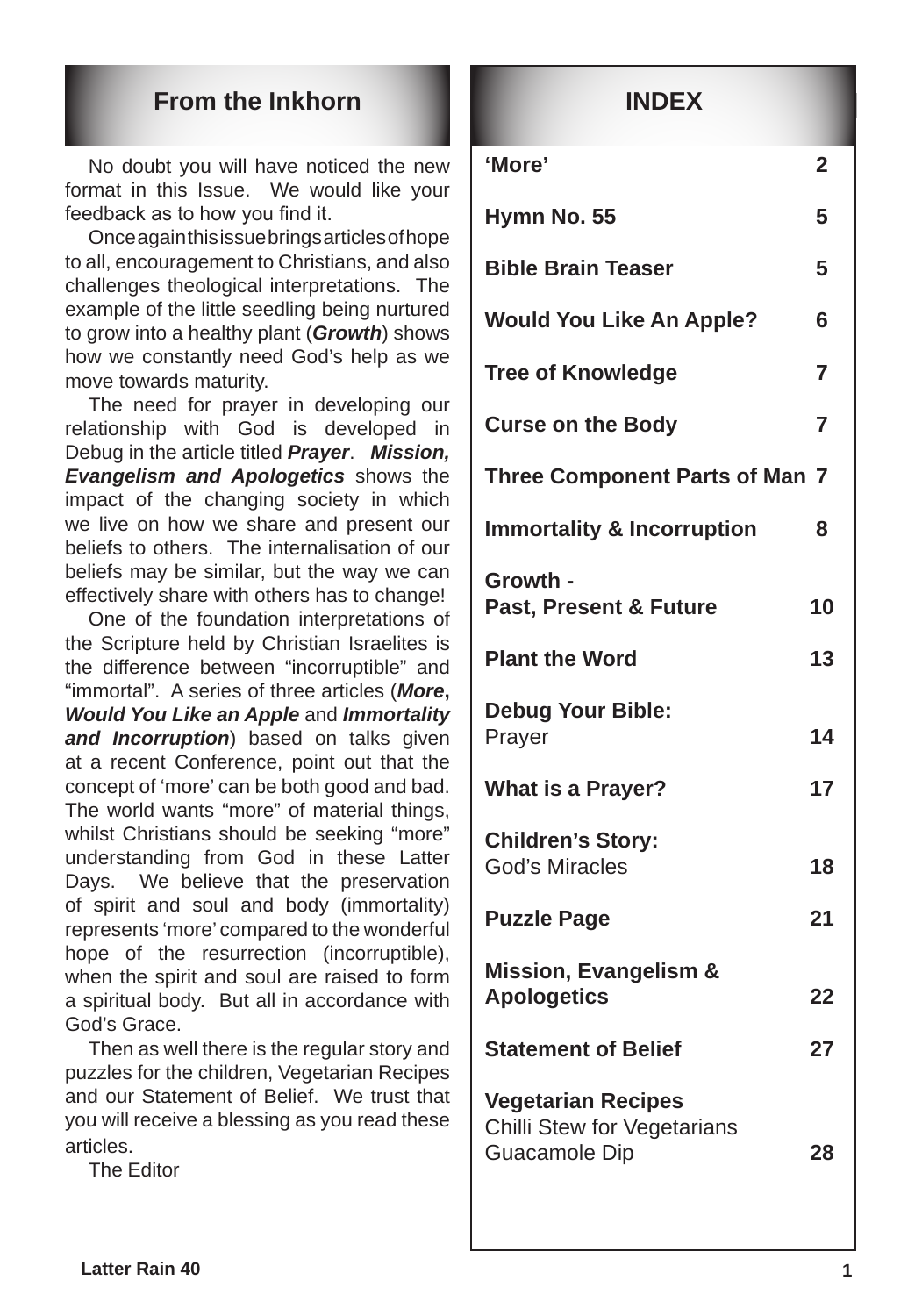# 'M O R E'

by Teresa GRAY

In this issue of<br>Latter Rain we In this issue of will be presenting a series of short articles based around the themes presented in 1<sup>st</sup> Corinthians 15:53.

B e f o r e examining this verse further I'm going to spend a few minutes just looking at some interesting observations of our world as noted by an American Doctor (Swenson, Richard A. *Hurtling toward Oblivion – A logical argument for the end of the age*. 1999. Navpress, Colorado).

I don't say this to create alarm because as Christians we know that the end of this world is prophesied (Matthew chapter 24). This is more a glimpse of the present world situation – more to paint the scene for the absolute relevance of the verse we will look at later in 1st Corinthians.

Dr Swenson asked the question: If you could use only one word to describe all that is happening in the world, which would you choose? He remarks and you'd probably agree that a lot of words would come to mind but high on this fellows list was the word 'more'. It makes no difference where you look or what topic you are talking about

Once something has been discovered, you can't 'un-discover' it.

there is always more - more cars travelling more miles, more aeroplanes carrying more passengers on more flights, there are more televisions broadcasting more programs over more stations, more

named Richard Swenson. Dr Swenson looks at measurable trends and empiric forces that are powerfully at work within the world system which he believes are propelling us towards an ominous or c a t a s t r o p h i c o u t c o m e

computers, more books, more magazines processing more information, more businesses offering more services and making more products, more buildings, more restaurants, more medications, more telephones, more money, more stress, more technology, more of everything.

The phenomenon of more is called 'profusion', and wherever profusion is most active progress is also most active and visa versa.

Mostly by definition people consider progress to be a good thing. The problem however, is that we have managed to

OCOOOOOOOOO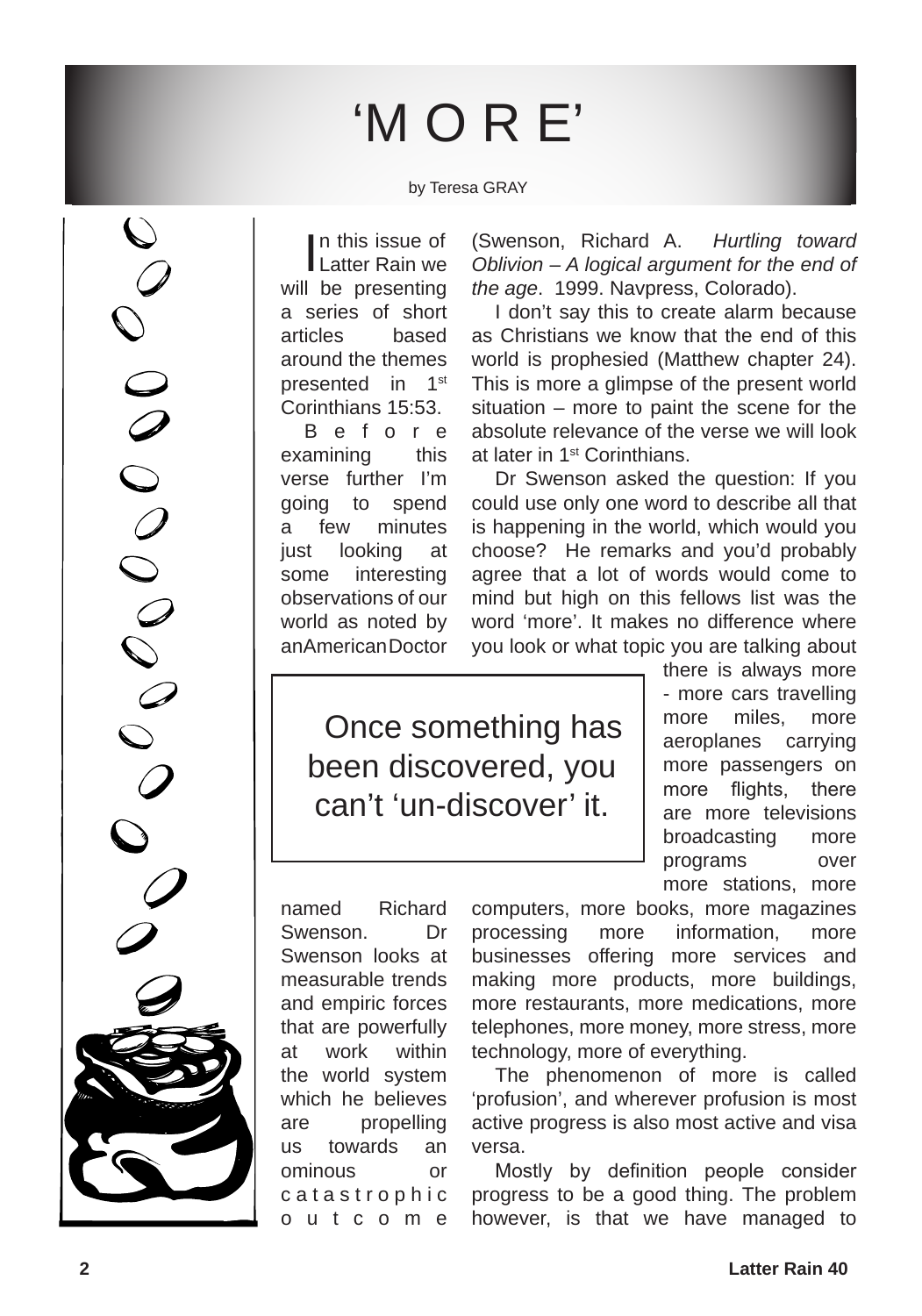develop lifestyles that are so habituated or addicted to progress that even if ill effects were proven to be associated with progress we would find it hard to modify our lifestyles in any substantive way to address these issues. People will not give up their lifestyles arrived at by progress. Progress is irreversible. You can't turn the tide of knowledge and lifestyle backwards. Once something has been discovered, you can't 'un-discover' it.

When you look at the concept of profusion meaning that we have more and more of everything we can see that it is growing at an exponential rate. So we want more and more of everything and we want it faster and faster. This is a phenomenon unlike any that the world system has ever experienced.

In the statistics given for life expectancy in the year 1000 the life expectancy was approximately 25 years of age, in 1500 it would have been 35 years of age and in the year 2000 the life expectancy has risen to 78.

Health Care Expenditure in the US has

risen from 1 billion dollars in 1900 with no noticeable rise until the 1960's when the rise started and escalated to 1100 billion dollars in 2000.

Gross Domestic Product in the US has risen from 1 billion

dollars from 1900-1940 with the figures rising from 1940-1980 steadily to 1000 billion dollars and a sharp rise 7500 billion dollars in 2000.

Gross Federal Debt for the US has risen from 0 dollars in 1900-1940 with a rise from 1940-1975 to 300 billion dollars and a sharp rise from 1975-2000 to nearly 6,000 billion.

Air Miles travelled has gone from 0 miles in 1900-1940 with a sharp rise to 550 billion miles in 2000.

Volume of Advertising has risen from 0 in 1900-1940 rising to 25 billion dollars by 1980 and then a sharp rise to 280 billion dollars in 2000.

Articles of Third Class 'Junk' Mail has risen from ½ billion pieces of mail in 1900 with a gradual rise to just over 20 billion pieces in 1980 with a sharp rise to 75 billion pieces of mail in 2000.

Total Mail (surface and email) has gone from less than 100 billion messages in 1900-1980 then a small rise from 1980-1990 to 200 billion messages but then a sharp rise to 4500 billion messages in 2000.

W o r I d Population has risen from less than 500 million in AD 1500 to over 6,000 million in 2000.

The Explosive

Overall though,

everything is increasing

- that is the problem

power of Weapons has increased from 0.1 million tons of TNT in 1500-1900 with a small rise to 0.2 million tons of TNT up to 1950 then a very sharp rise to 6 million tons of TNT in 2000.

These figures demonstrate the exponential rate of growth in a number

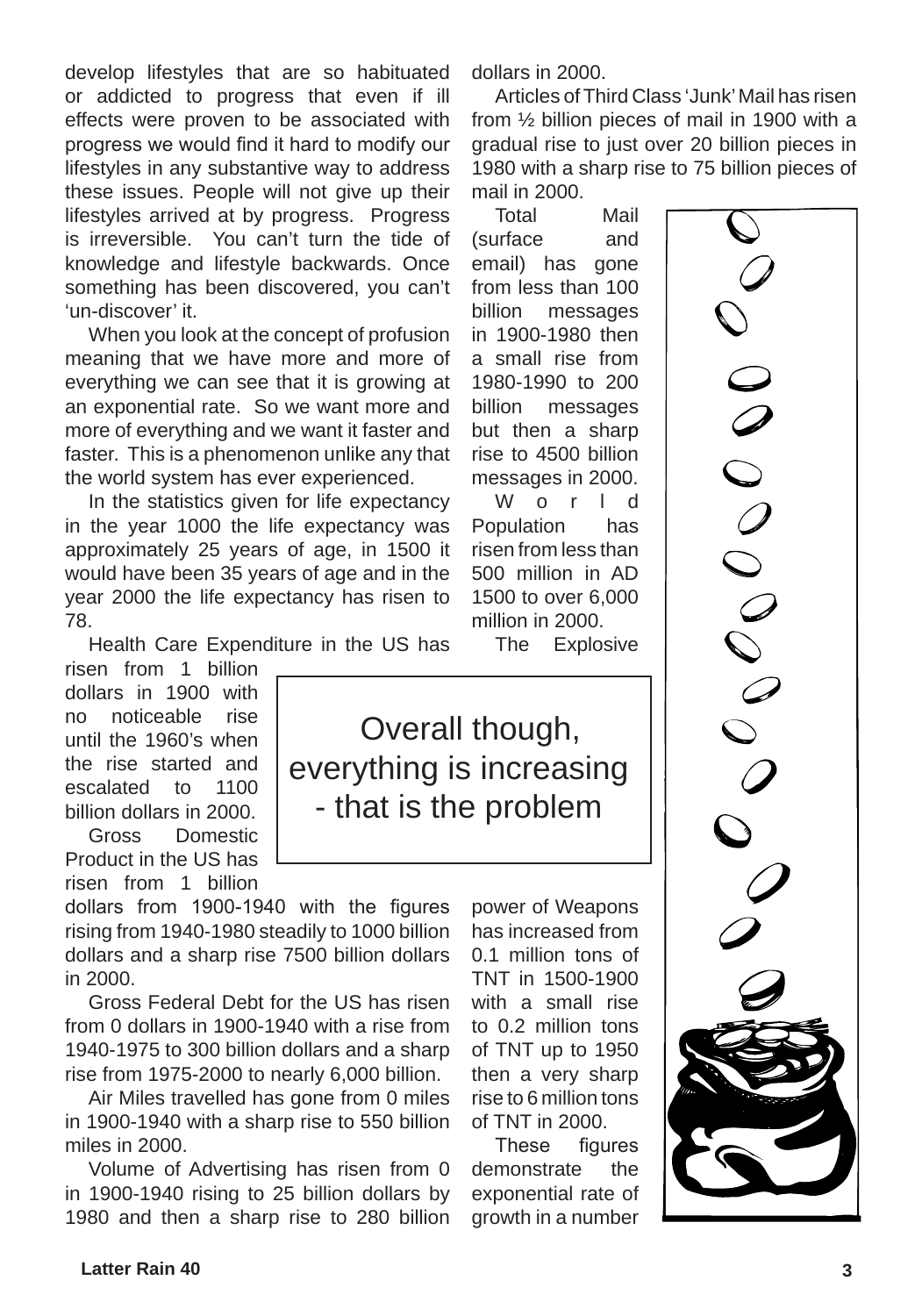of areas. If you can visualize the shape of the graphs, the curve rises steeply at the end of the graph indicating rapid growth in a relatively short time period. In most of these cases it has risen quite quickly just in the

past 25 years.

Even though a lot of this data is American I think the relative rate of growth is still comparable to a good portion of the rest of the world.

O v e r a l l t h o u g h everything is increasing and here is the problem;

Because we live in a fallen world, every thing in this world is tainted by the fall. That is not to say that some things are not good, but that nothing is purely good.

So as everything is increasing there is an increase of good things as well as an increase of bad things. But even if we could stack them into piles of good things and bad things because of the lethalness of the bad things we can't compare the piles evenly.

For example

"You go to the mail box and find ten letters addressed with your name. The first announces that you just inherited one million dollars. A second informs you that your book proposal was accepted by the publisher. A third letter sends the delightful news that your oldest child was just accepted into a top university with full scholarship. Each letter in turn brings good news: Your nephew became engaged, your lost pet was found, and your new BMW finally arrived at the dealership. There is only one problem. Your last letter – from the Public Health Department – contains the results of your HIV test: positive, from an inadvertent needle stick" (Swenson, Richard A. *Hurtling toward Oblivion – A logical argument for the end of the age*. 1999. Navpress, Colorado. Page 94/95).

It only took one bad bit of news to outweigh all the good news.

No matter how large the quantity or quality of the positive, if the negative is harmful enough the negative wins.

So as we live in a world where everything is growing exponentially both the good and bad components of these things also grow exponentially. Eventually we will arrive at a time where no amount of positive/good profusion or growth will be able to offset the amount of negative/bad profusion or growth because of the lethalness of the bad.

Again I didn't say all this to create alarm - more to reinforce the urgency to be ready and waiting for the one event that will be able to restore this chaotic climax, and that is the return of Jesus. The big question is – what happens then. The next two articles will deal with this question.  $\square$ 

#### **Reference:**

Swenson, Richard A. *Hurtling toward Oblivion – A logical argument for the end of the age*. 1999. Navpress, Colorado.

00000000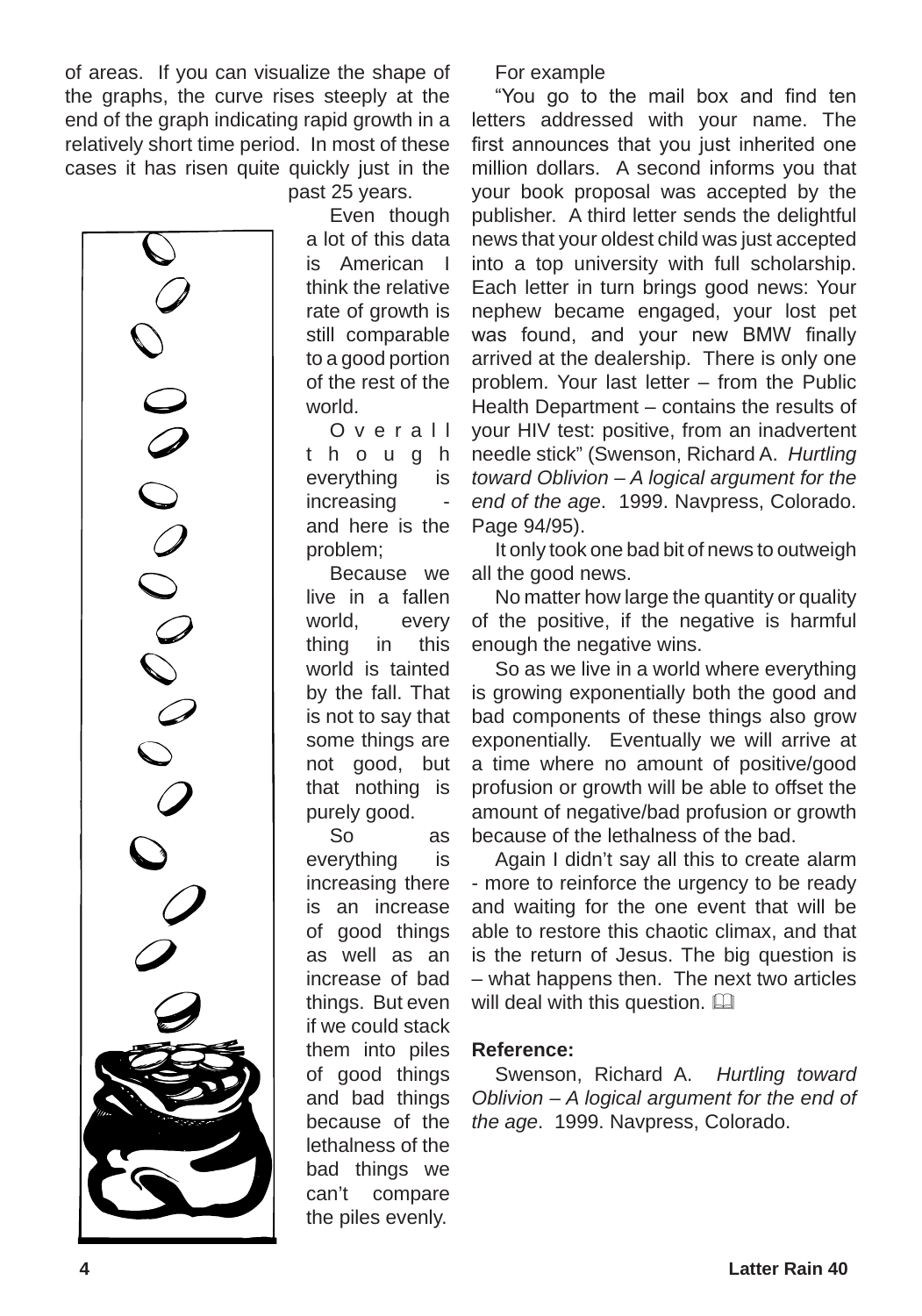Hymn No. 55 Genesis 1, 2:7; Daniel 12:6,7

God made the heav'ns and earth within six days, And man from dust He on the sixth did raise, Evil and good before him placed were, Instead of good, man did the evil share.

Man, being deceiv''d, his Maker disobey'd, And thus on him the penalty was laid; But from Jehovah's Word it now appears, He'll life restore, within th' six thousand years.

These six hath God divided into three, That each two thousand for a time should be, Wherein have some obey'd the holy law, And thus escap'd the desolating blow.

But when the fourth time, or the half appears, Which is the promis'd seventh thousand years, The Lord, from death, his sting will surely rend, All sorrow, sighs, and tears will have an end.

### Bible Brain Teaser

*In the paragraph below there are the names of 16 books of the Bible. See how many you can find.*

I once made a remark about the hidden books of the Bible. It was a lulu; kept people looking so hard for facts...and for others it was a revelation. Some were in a jam, especially since the names of the books were not capitalized. But the truth finally struck home to numbers of our readers. To others it was a real job. We want it to be a most fascinating few moments for you. Yes, there will be some really easy ones to spot. Others may require judges to help them. I will quickly admit it usually takes a minister to find one of them, and there will be loud lamentations when it is found. A little lady says she brews a cup of tea so that she can concentrate better. See how well you can compete. Relax now, for there really are sixteen names of books of the Bible in this paragraph.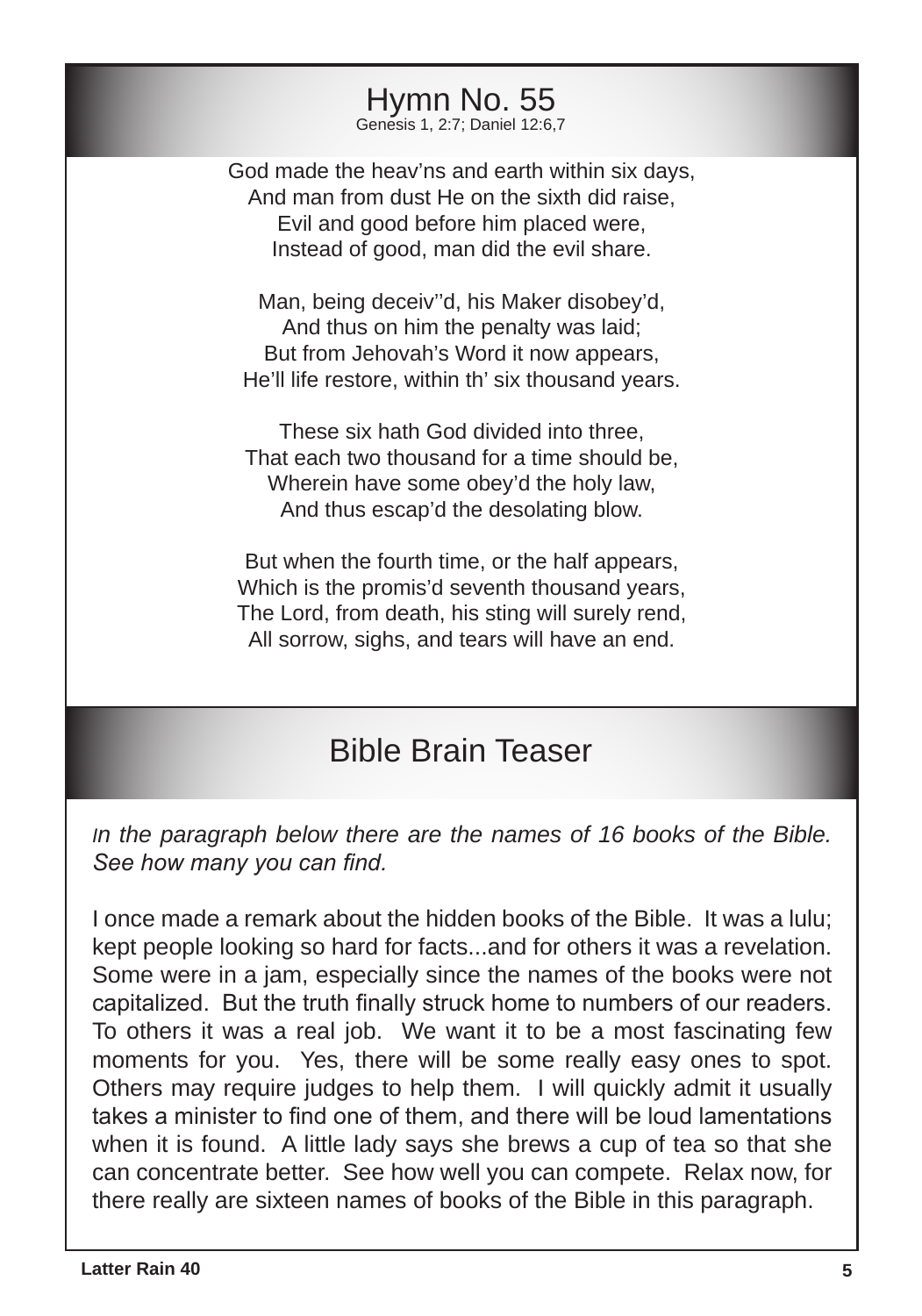# Would You Like An Apple?

#### by Jennie RICARDO

Most people like apples. If offered an apple, most people would accept. But what if taking that apple came with a 'product disclosure statement'. "Ye shall not eat of it, neither shall ye touch it, lest ye die", would you still take the apple?

When Adam and Eve were in the Garden of Eden, God gave them a choice, Would you like this apple<sup>1</sup>? Adam and Eve chose, they wanted more. The serpent said, *"Your eyes shall be opened, and ye shall be as gods, knowing good and evil"* Genesis 3:5. So they partook and fell, and with this fall came death. *"In the day that thou eatest thereof thou shalt surely die"* Genesis 2:17. So we are here, liable to death, mortal, corruptible.

In life we always want more, however I think it is worth asking the question that unless God had given us this inherent desire for more would we ever be able to achieve His purpose?

We were created to live. 'Live' in the Old Testament is specifically mentioned in terms of not actually dying at least 18 times. In particular it is worth noting Ezekiel 18:32 where it says *"�For I have no pleasure in the death of him that dieth, saith the Lord GOD: wherefore turn yourselves, and live"*.

Looking through the Bible we see Enoch, who doesn't have a whole lot mentioned about him, Elijah, then Jesus. All of these had their bodies taken up without death. Jesus, however, is of course different in that he died and overcame death through being raised back to life again and was then taken up. However, for each of these three individuals we see God's desire for mankind, life without death. *"I have set before you life and death, blessing and cursing: therefore choose life, that both thou and thy seed may live" Deuteronomy 30:19.*

So what does this mean to you? Paul says, *"I pray God your whole spirit and soul and body be preserved blameless unto the coming of our Lord Jesus Christ" 1st Thessalonians 5:23.*

To make up our human being as it is we have a spirit, a soul and a body. Our reasoning or conscience-ness is our soul, our life giving force is our spirit, and our body, well hopefully it is obvious enough what that is.

God wants to save our spirit, soul and body…but why? What is so special about this body that we would want it preserved?

Jesus died on the cross for our sins and through His death and resurrection our souls can be saved. We are given this gift through God's grace, we do not have to spiritually die. However we are all still physically dying, the original fall is still having an effect on our body. *"In the day that thou eatest thereof thou shalt surely die"* Genesis 2:17. Satan still has a triumph; he still has the bodies of mankind. The ultimate triumph for God is in this original promise repeated throughout the bible *"choose life, that both thou and thy seed may live."*



The 'apple' symbolises the Tree of the Knowledge of Good and Evil.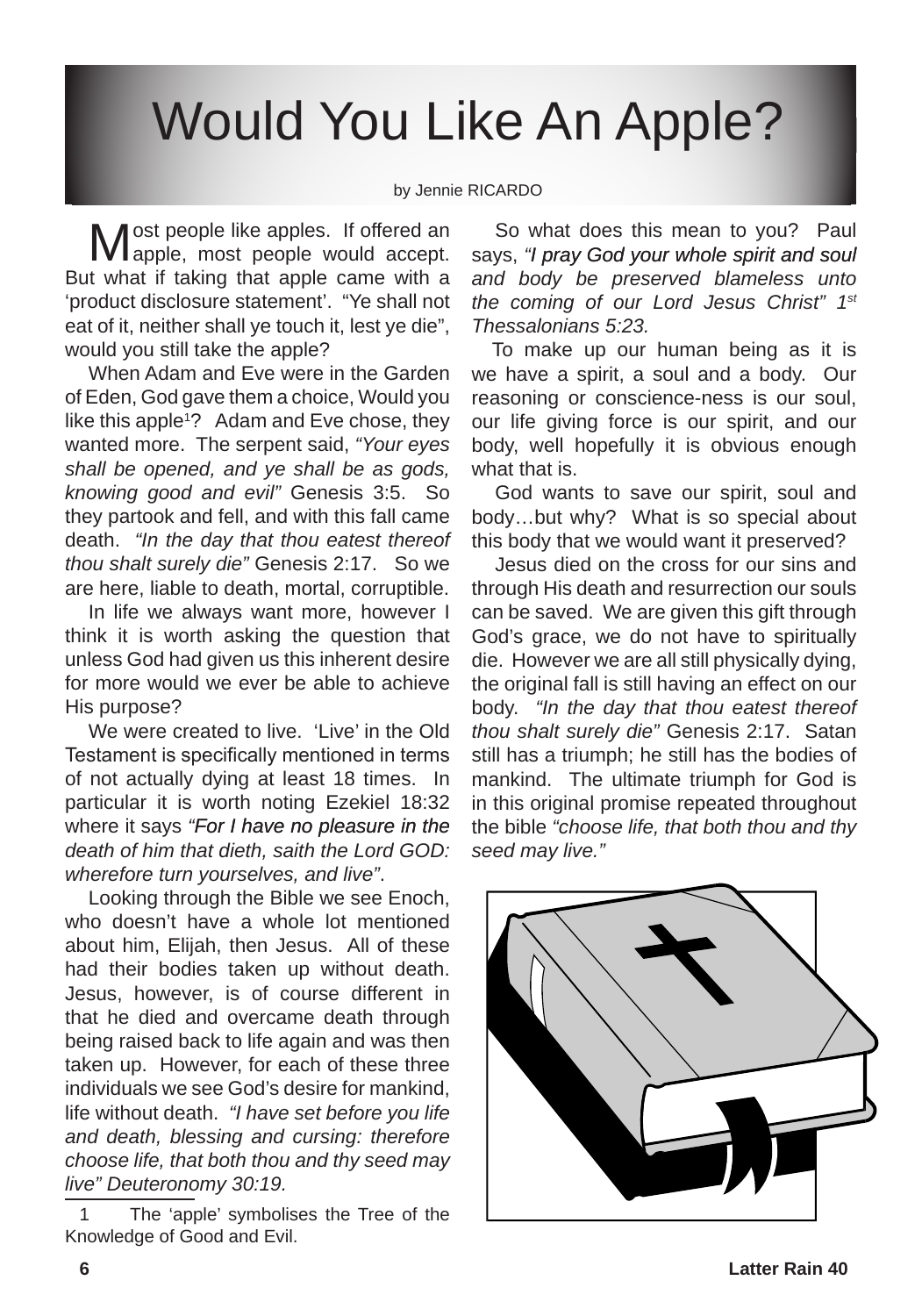1st Corinthians 15:54 states *"When this corruptible shall have put on incorruption, and this mortal shall have put on immortality, then shall be brought to pass the saying that is written, Death is swallowed up in victory"*. This shows two clearly distinct groups: the corruptible putting on incorruption, and the mortal putting on immortality. *"Death is swallowed up in victory".* The ultimate win for God is found in a group of people overcoming this physical death. So what is

so special about this body being preserved? It overcomes that original curse; we go back to God's original promise and desire for our lives. Are we willing to give ourselves to God to use as tools to overcome Satan? Our inherent desire for more encourages us to strive for perfection. None of us are perfect but it is only through striving to grow closer to God, and allowing God to work through you, that he can use you to overcome Satan and destroy the original curse. $\square$ 

### The Tree of Knowledge

Satan tempted Eve as, with his angels (fallen spirits) he has since tempted all mankind - and succeeded in bringing about the fall of our first parents from a state of innocence to a state of guilt. As a result the bodies of Adam and Eve died within the day, or 1,000 years, and their offspring also came under the curse.

Woman is the tree of the knowledge of good and evil. The Devil tempted her whilst she was in the time of separation (Leviticus 15:19,24,25). See also Ezekiel 18:2; Proverbs 30:20; and James 1:15, which further explain the evil fruit and the eating thereof.

*"The serpent said unto the woman, ye shall not surely die; for God doth know that in the day ye eat thereof, then your eyes will be opened, and ye shall be as gods, knowing good and evil...she took of the fruit thereof, and did eat, and gave also unto her husband with her; and he did eat" Genesis 3:4-6.* They were commanded to multiply, but to subdue the evil of the earth, the body. In season the tree would have produced good fruit - like Jesus, unlike Cain.

Tares were sown among the wheat. *"The enemy that sowed them is the devil"* Matthew 13:39.

*"Your adversary the Devil, as a roaring lion, walketh about, seeking whom he may devour"* 1st Peter 5:8.

### Curse on the Body

The curse that fell upon our first parents affected the body. Condemnation came on the soul also when the law was given to Israel through Moses. The first curse brought about the destruction of the body - it will not rise again, will not be resuscitated.

*"The sowest not that body that shall be...but God giveth it a body as it hath pleased Him, neither doth corruption inherit incorruption"* 1st Corinthians 15:37,38,44,50. See also Job 7:9,10; 10:8,9,21; 24:19; 34:14,15; Isaiah 26:14, Proverbs 21:15,16.

### Three Component Parts of Man

God gave a soul as well as a body to each one who has been born upon this planet, so that we have three component parts, a spirit, a soul and a body, and no two of these terms are synonymous. *"I pray God your whole spirit, and soul, and body be preserved blameless unto the coming of our Lord Jesus Christ"* 1st Thessalonians 5:23.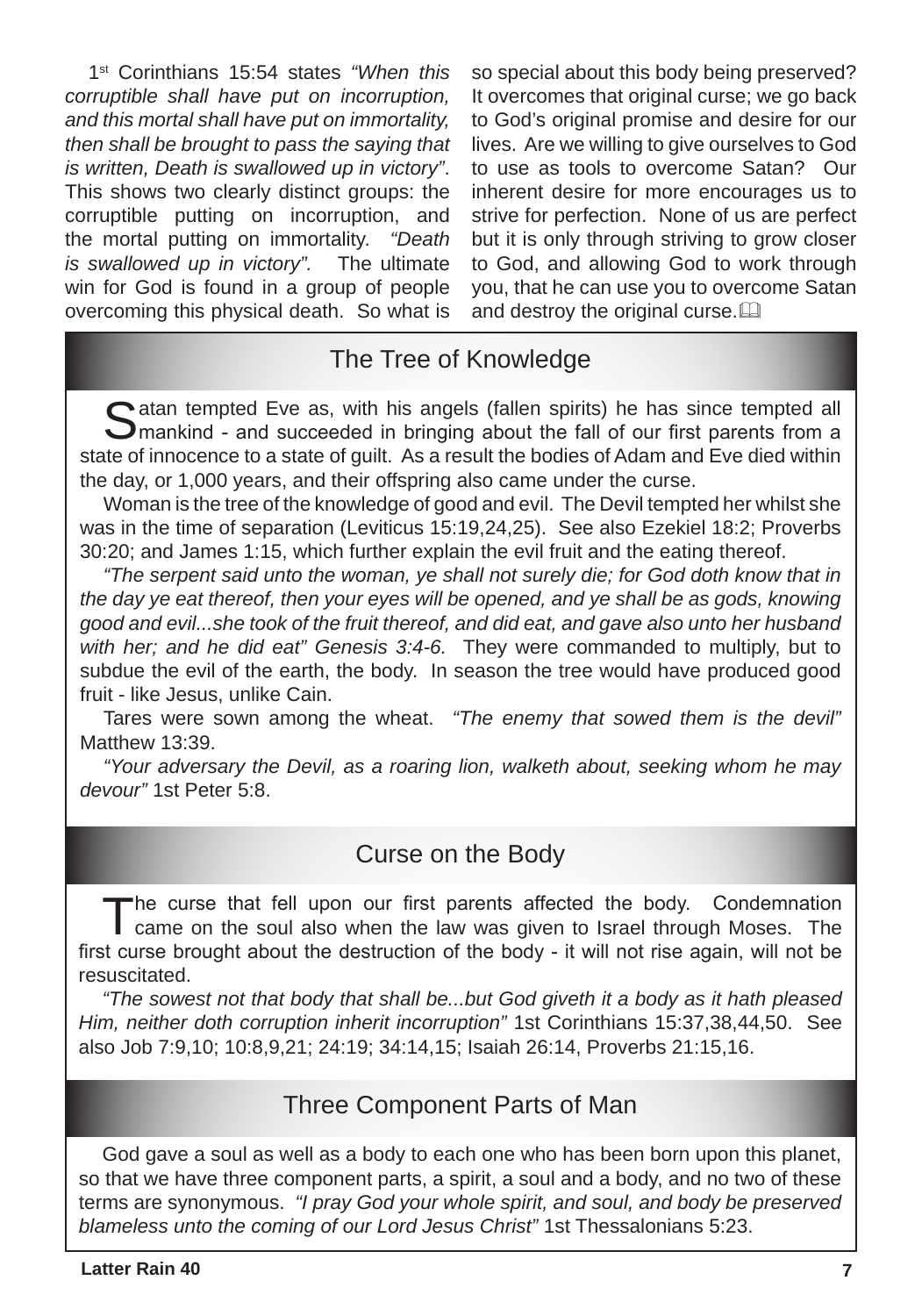# Immortality & Incorruption

#### by Sarah GRAY

If the experts are right, this world<br>is increasingly heading towards **i**s increasingly heading towards destruction. From pollution and deforestation, to whaling and global warming, we are told our earth has little chance of surviving. We seem to be heading towards a climactic end - the Bible tells us that these events will occur before the return of Jesus Christ to this earth.

What will happen at the end of this world as we know it, when Jesus does return? There are many passages in the Bible that give us some clues, and one of these is 1<sup>st</sup> Corinthians chapter 15.

In 1st Corinthians 15:53 we read *"For this corruptible must put on incorruption, a n d this mortal must put on immortality*". On first reading we might think that 'incorruption' and 'immortality' are the same thing – both are referring to our current state.

However, if we look at the

definitions of these two words we can see that Paul was actually setting out two distinct changes that are to take place at Jesus' return.

Something that is corruptible is in a state where 'it is liable to decay'. Genesis 3:19 says *"for dust thou art and unto dust shalt thou return"*, so when we die our bodies return to the dust they were made of, or in other words after death our physical body will be in a state of decay.

On the other hand a mortal being is one that has life, it is 'liable to death'. Logically we can only be liable to death while we are still alive.

Some different translations demonstrate the difference between mortal and corruptible: *"This body that decays must be changed into a body that cannot decay.* 

> *This mortal body must be changed into a body that will live forever"* (God's Word Translation).

> > This translation clearly shows the difference between a corruptible body and an incorruptible body.

Taking that understanding of the difference between mortal and corruptible we can summarise that while we are alive we are mortal and after we have died we become corruptible.

Earlier in 1st Corinthians 15:51 Paul writes *"Behold, I shew you a mystery; We shall not all sleep, but we shall all be changed"*. Firstly we read that *not everyone* will sleep, or in other words not everyone will die. Then the verse goes on to say that *everyone* will be changed.

So both those who have died, and those who are alive, will be changed

**Latter Rain 40**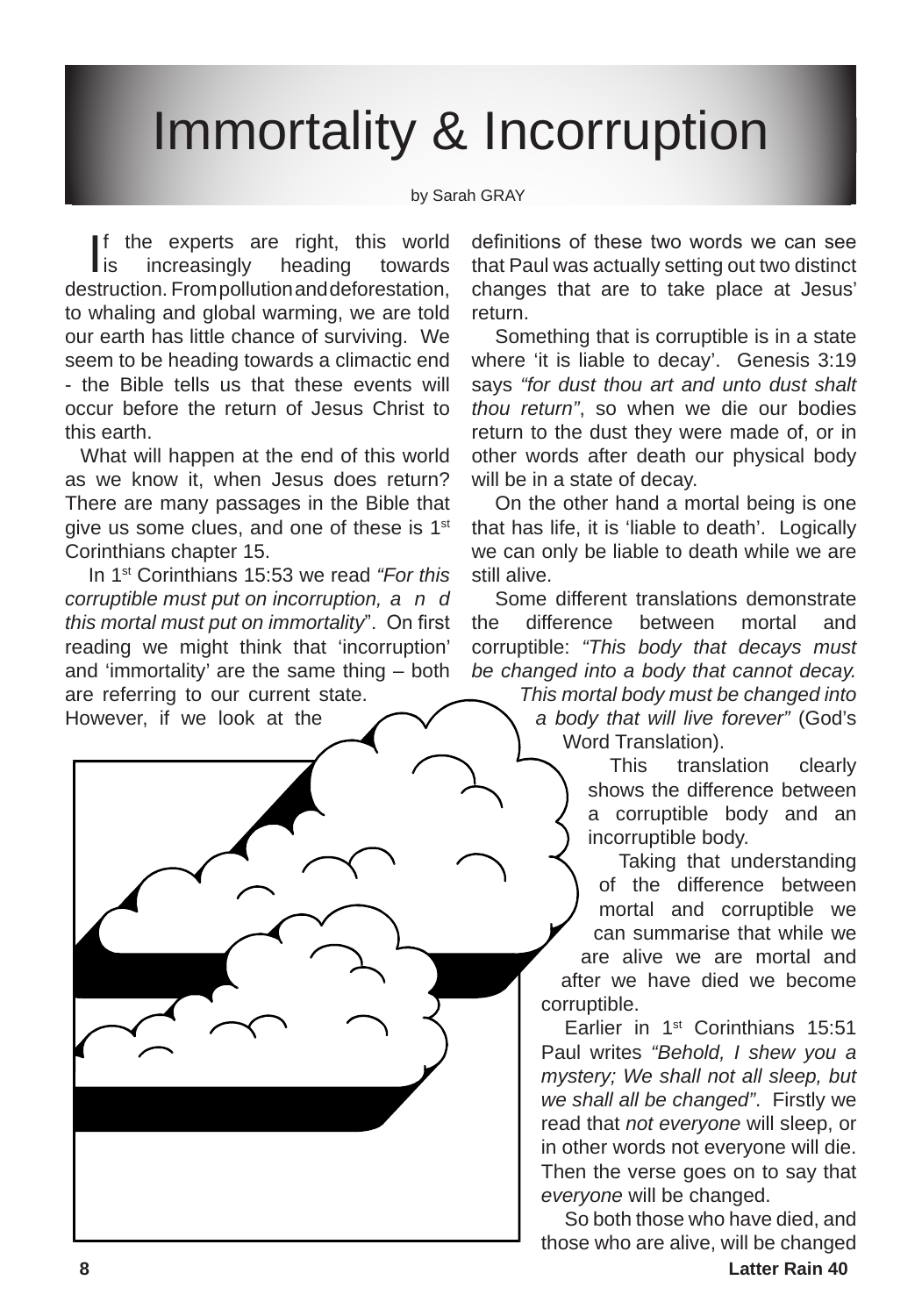– or, both those who are corruptible and those who are mortal will be changed – they will become incorruptible and immortal. No longer subject to the decline of their old state, either death or decay.

In 1st Thessalonians 4:13-16 we read *"But I would not have you to be ignorant, brethren, concerning them which are asleep, that ye sorrow not, even as others which have no hope. For if we believe that Jesus died and rose again, even so them also which sleep in Jesus will God bring with him. For this we say unto you by the word of the Lord, that we which are alive and remain unto the coming of the Lord shall not prevent them which are asleep. For the Lord himself shall descend from heaven with a shout, with the voice of the archangel, and with the trump of God: and the dead in Christ shall rise first: then we which are alive and remain shall be caught up together with them in the clouds, to meet the Lord in the air: and so shall we ever be with the Lord"* (emphasis mine).

This passage paints a picture of the events at Jesus' return. There is a clear distinction made of two groups: those who are dead and those who are alive.

Both these passages show that there will be a group of people who never experience death. At the return of Jesus their bodies will not have corrupted in the grave, they will be mortal.

Each person is made of a spirit, a soul and a body (1<sup>st</sup> Thessalonians 5:23). When we die our bodies return to dust (Genesis 3:19) – our spirit returns to God and the soul sleeps. When Jesus returns we are promised that we will be changed from our corruptible state, to a state that is incorruptible. Our spirit and soul will form a 'body' that can no longer corrupt or decay, and we will become incorruptible.

But what about the word 'immortal'? We know that mortal means liable to death, and to become 'immortal' we must first be mortal. In our current state we are mortal, and we are made of a spirit, soul and body. If we never experience death our body would not decay in the usual way. If we are still alive when Jesus returns we will still have our bodies. Looking at the passage from Thessalonians we read that *"we which are alive and remain shall be caught up"*. We can see that those who are alive at Jesus' return will not die, but will be caught up to meet their Saviour with their spirit, soul and body not facing corruption.

1st Corinthians 15:41 states *"There is one glory of the sun, and another glory of the moon, and another glory of the stars: for one star differeth from another star in glory. So also is the resurrection of the dead"*. This verse shows that there will be different "glories" in heaven. The passages above describe two of these glories – incorruptible and immortal. In Deuteronomy 30:16 God made a promise to the Israelites: *"I command you today to love the lord your God, to walk in his ways, and to keep his commands, decrees and laws; then you will live..."*

The Bible tells us that there will be a group of people who are taken to meet Jesus without ever experiencing death. The Bible also tells us that we can aim to be a part of this group. God keeps his word, and the promise made to the Israelites is still to be fulfilled. While we are mortal we have the potential to follow God's way of life and hope for the life of our body. $\Box$ 

*"This present world is not the end; the full glory does not remain in it; therefore those who were strong prayed for the weak. But the day of judgment will be the end of this age and the beginning of the immortal age to come, in which corruption has passed away, sinful indulgence has come to an end, unbelief has been cut off, and righteousness has increased and truth has appeared...For what good is it to us, if an immortal time has been promised to us, but we have done deeds that bring death? And what good is it that an everlasting hope has been promised to us, but we have miserably failed?"*  2nd Esdras 7:42, 44, 119, 120.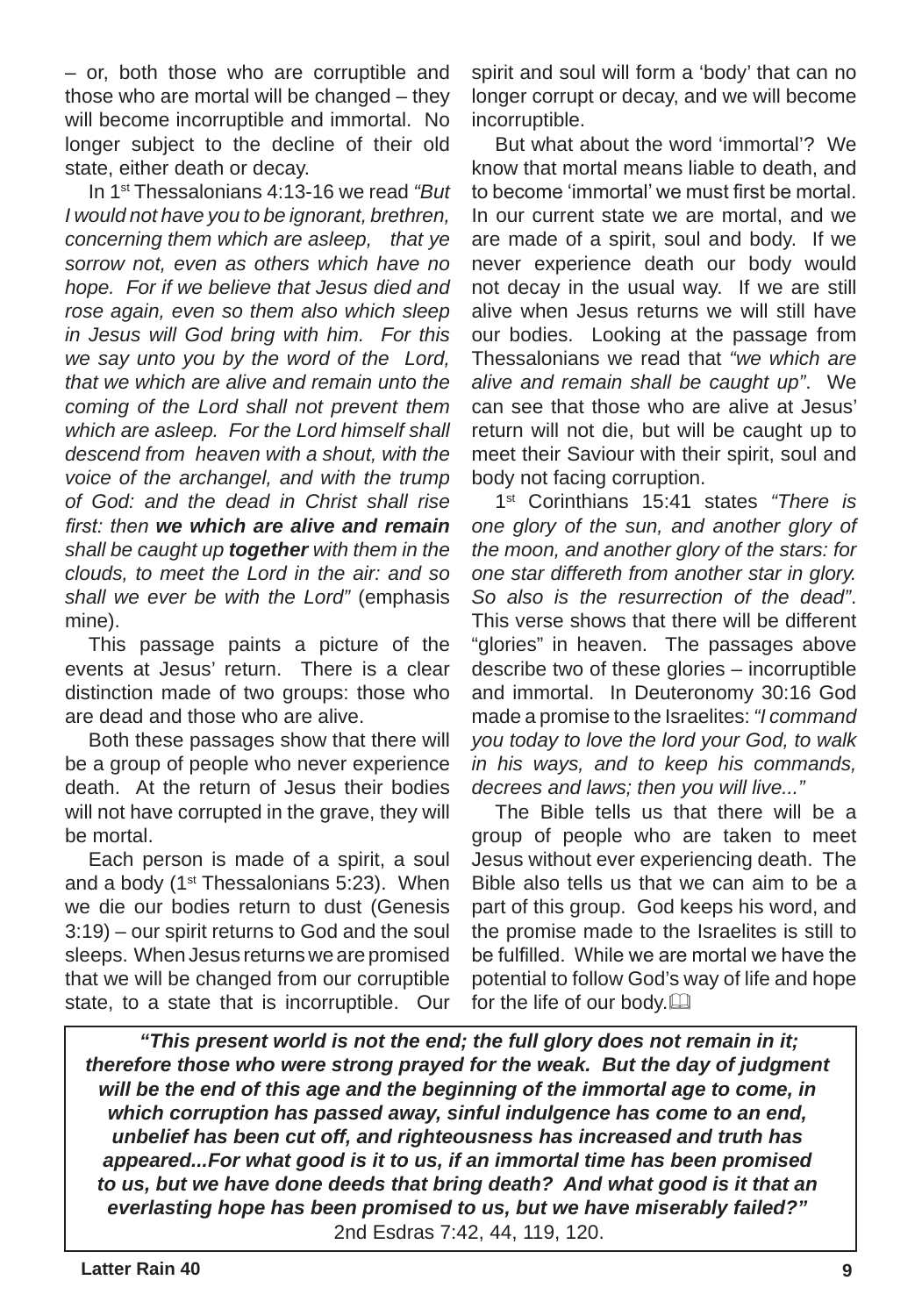**Growth** 

## the past - the present - the future.

by Paul GRAY

*Bessed is the man that walketh not <i>in the counsel of the ungodly, nor standeth in the way of sinners, nor sitteth in the seat of the scornful. And he shall be like a tree planted by the rivers of water, that bringeth forth his fruit in his season; his leaf also shall not wither"* Psalm 1:1-3.

I like gardening, seeing small plants grow, but in the early stage when the seeds are just starting to grow, and the little plants are struggling to exist, if they are not watered, protected and sometimes shaded, depending on the season, and weeded, they can lose the struggle for their existence.

We are like a little plant. I liken our faith to the help we need to receive to survive. We need to attach to a source of continual moisture and nourishment if we are going to survive and develop, and the level of nourishment comes from the degree to which we accept and develop our life in the simple pattern that is given by our Master Gardener. It is not a complex pattern that requires "major surgery" every day, but we are required to communicate with our source, through reading the Word of God and through prayer, asking for guidance and

understanding, and through meditation on **Good** lasting values.

Development is not through a spurt on one day a week, but through receiving nourishment continually each day, so that we can withstand the difficulties as they keep coming along. Going to Church one day a week without any nourishment in between will not produce a well developed Christian understanding.

I have often pondered the reason behind some things that have happened. What is it that has caused people in generation after generation to seek to God? Why is it that some individuals spend time thinking about specific religious values? Where would you and I be today if there had not been a religious revival during the  $19<sup>th</sup>$  century? I do not get clear answers, but I do get thoughts, positive thoughts, that help and encourage me to continually aspire in my own life in this generation.

Recently the Christian Israelite Church in Singleton has been remembering the founding of the Church and its teachings in the district 150 years ago. Why did those hard working individuals who first accepted these beliefs, who like you and me would have been struggling for existence against great difficulties, and under pioneering conditions, take time out to even listen to a Travelling Preacher, then to meditate upon what was s a i d, said, sand then have the conviction to

follow the teachings that were expounded?

Perhaps they were sincere Christian people who appreciated that the teachings were based

primarily upon the Books of Moses and the Gospels, with an emphasis on the need for Spiritual Help, to be ready for the return of the Lord Jesus Christ when they could be changed from this mortal life to an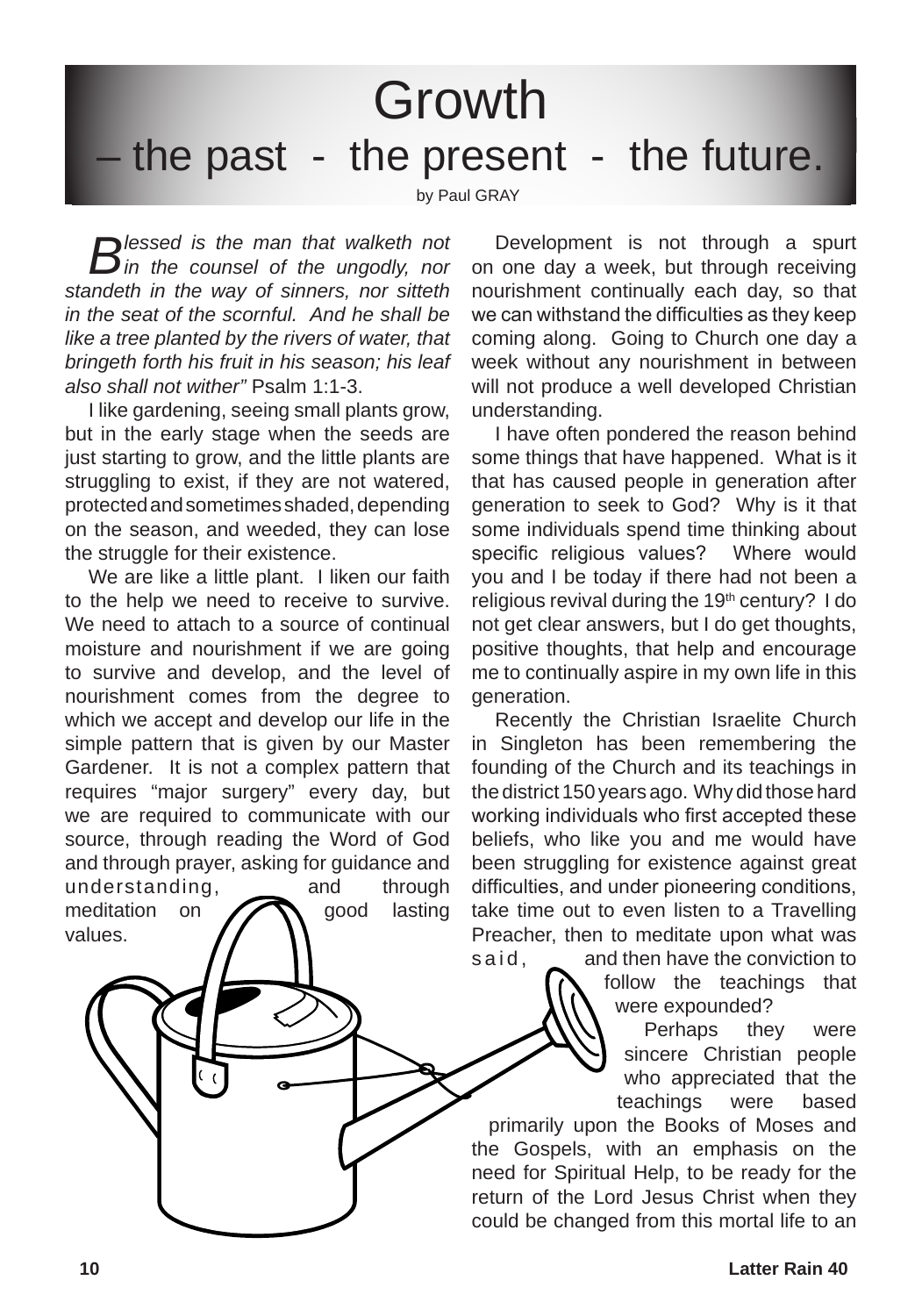Immortal Life, without physical death. Whilst many churches may have similar beliefs in some of these aspects, these people also undertook a regular commitment of worship and lifestyle, and they had the desire to seek to understand what God has allowed to happen in this world. They took time out to study the Scriptures.

I like to challenge my own thinking, so I went back to Hebrews chapters 11 and 12 which deal with Faith across past generations. *"Now faith is the substance of things hoped for, the evidence of things not seen…"* Hebrews 11:1. Religion requires us to believe in something that we cannot see. We need to maintain a positive hope, have trust in the direction we are going, and support the goal for which we are striving.

This contrasts with the material world which uses only cold facts and figures when it calculates its direction. In business we are encouraged to plan for a specific goal, to work toward profits, and often to tread on those who get in our way in the process. We are sometimes encouraged to become self centred, striving for our own good at all times. This contrasts with the Christian principles that Jesus gave us, in which we are encouraged to think of others, to be kind, helpful, and encouraging to those around us, and to try to help them to rise above the difficulties that are in their lives.

Sometimes we run out of words, and don't know what to say. When Jesus had a similar disappointment in accepting what was happening around him it is recorded that "Jesus wept". He showed his feelings, but due to the circumstances He was unable to alter what was happening, so he showed His compassion and wept with those He loved (John 11:35). There are

up to us to make take decisive action. We know, and can be encouraged by the fact, that if we do, we can receive spiritual strength to encourage and help us in our stand. Don't be misled though, because the harder we try, the more opposition will grow, until we make a stand of being firm, resolute and determined; then the opposition will begin to wither, and spiritual strength will start to nourish us, until we ultimately come to the point where it will be easier for us to do right than to do wrong.

In Hebrews chapter 12, note the contrast between verses 18 and 22. Verse 18 is reminding us of the past when Israel as a nation was before Mount Zion, full of hope and ambition, but they wanted to do things their way, so barriers had to be set up on the mountain to keep the people contained. They wanted action, now! They liked to see the smoke and fire because to them this represented power and Presence. Verse 22 reminds us that the calling of Jesus, *"If ye love me keep my commandments"* John 14:15, is calling us to a real and living God who wants to be present in our lives. We are being called to *"… the heavenly Jerusalem, and to an innumerable company of angels".* Our support team is not physical manifestations; our support team is not business goals and ambitions, but a contrite heart presented to God, so that the *"heavenly Jerusalem"* the spiritual strength from God, can come and dwell in our heart and mind, and we can be ministered to by the good angels and ministering spirits that wait upon the bidding of God. This is a war, not of guns and bombs, but of possession of

our innermost

**Latter Rain 40 11**

it is

times we can be affected in the same way, but there are also times when we are in charge, and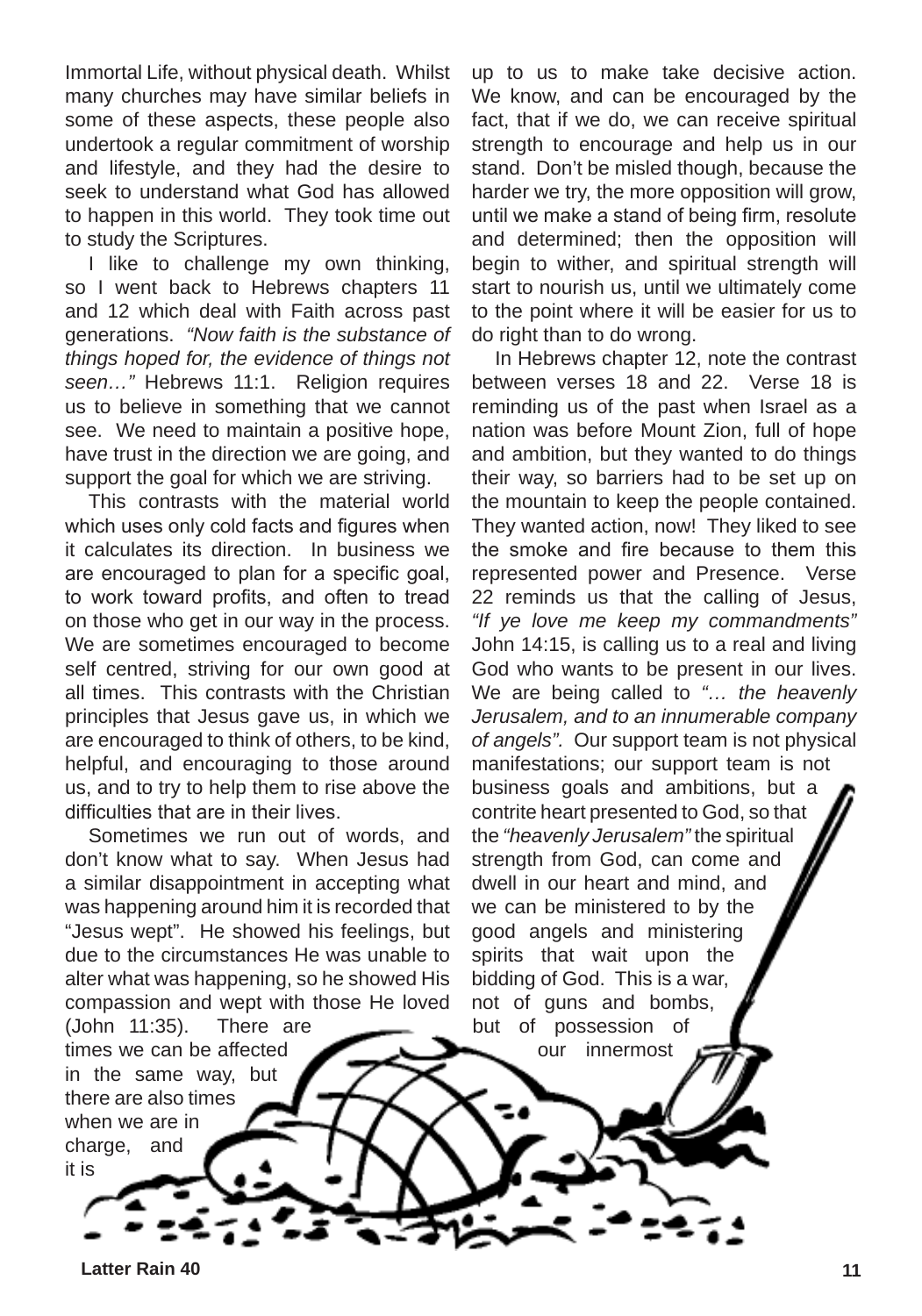being, our spirit that drives our thinking and actions. This is where "*The Comforter"* as it is called in other parts of the Bible, will help us to control our life and our actions.

Don't allow the negative experiences to grow! The little plant needs constant positive nurturing if it is to grow and survive. Cast out wrong thoughts, like pulling up weeds, before they develop and take control in our mind, and the spiritual strength will help the little seedling survive.

One of the insidious things that makes the task of growing strong in the ways of God difficult is that we are allowed to be robbed of our clear thinking and our ability to reason, by our health. Many of the foods we eat today don't provide the nourishment and physical enrichment that the body requires to help our mind stay pure and strong. There are many synthetic foods, and they are made to taste good and for us to enjoy, but they do not adequately nourish our mental development. But don't despair, God knows this, and if we seek and ask, we can and will be led to the right foods, to help our body into better health, thus supporting correct

thought and understanding. But not only is physical food a challenge, our spiritual food is also. *"Give us this day our daily bread"* Luke 11:3. There are so many distractions to day – television, Internet, multi-media entertainment, sporting functions and all manner of activities putting demands on our time. Maybe we

need to learn more from the

Pioneers – they worked hard and long, but then rested. In many ways today people do not stop and rest, but go from one activity to another, never stopping to listen for God amidst their busy schedule.

I often think that our pioneers, who would have been using virgin soils and natural fertilizers, would have had an advantage over us in this respect, and that their foods may have contained more nutrition, which would have helped their mental and physical condition to have been inclined to a better spiritual insight and outlook.

*"And these all, having obtained a good report through faith, received not the promise: God having provided some better thing for us, that they without us should not be made perfect"* Hebrews 11:39-40. We, me and you, need to work out our own faith, and we will receive a blessing, through the wonderful powerful grace of God. We may not receive a specific blessing that we ask for at a particular time, but we will be blessed, and we shall receive peace as Jesus said, *"These things I have spoken unto you, that* 

> *in me ye might have peace; in the world ye shall have tribulation; but be of good cheer: I have overcome the world"* John 16:33.

**12 Latter Rain 40**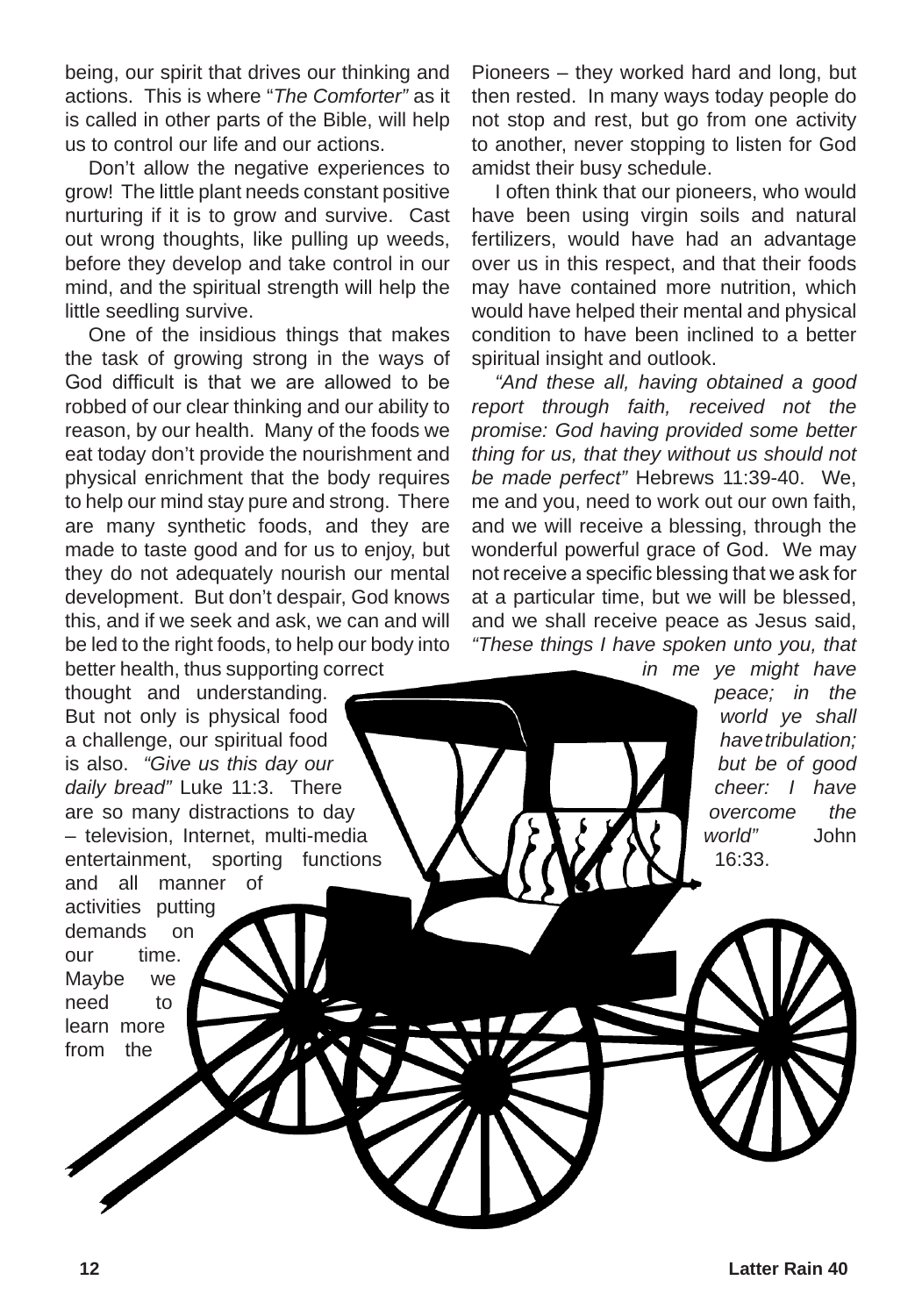The return of Jesus Christ to this earth is getting closer. Like the plant that relies on someone to provide its nourishment and protection, so we, through our faith, rely upon God to give us nourishment, strength and courage. As Hebrews 12:22 reads, we have come unto the *"heavenly Jerusalem"* and to an innumerable *"company of angels."* So let us 'tap into' this strength, and grow in love and understanding in the sure promises of God. Jesus prayed, "I pray not that thou shouldest take them out of the world, but that thou shouldest keep them from the evil. They are not of the world, even as I am not of the world" John 17:15-16.

also to recognize our limitations, and not to allow external circumstances to dominate our situation. We need to seek for spiritual help so that we as little seedlings can grow to maturity in Christ. Those plants which fully grow have the potential of preservation of spirit and soul and body to receive the change promised when Jesus returns, for "mortal to put on Immortality" 1<sup>st</sup> Corinthians 15-51-57. This is the goal which many have sought over the ages, and which will be fulfilled at God's appointed time. *"Till we all come in the unity of the faith, and of the knowledge of the Son of God, unto a perfect man, unto the measure of the stature of the fullness of Christ"* Ephesians 4:13.&

Our potential to grow is great, but we need

| <b>Plant the Word</b><br>by Wilma PENDERGRAFT                                                                        |
|----------------------------------------------------------------------------------------------------------------------|
| We are not expected<br>To germinate the seed -<br>Jesus said to plant it,<br>The world's a field in need.            |
| God does not expect us<br>To cause the seed to sprout -<br>He just said to plant it,<br>And plant it all about.      |
| Jesus never told us<br>To make the seed to grow -<br>He just said to plant it,<br>To plant it where we go.           |
| God does not expect us<br>To make the seed bear fruit -<br>Jesus said to plant it,<br>And pray that it will root.    |
| Jesus does expect us<br>To plant the Gospel Seed,<br>Plant it, plant it, plant it,<br>The world's in desperate need. |
| Plant the seed, and sow it,<br>Get much seed in the soil,<br>Jesus said the harvest<br>Will compensate the toil.     |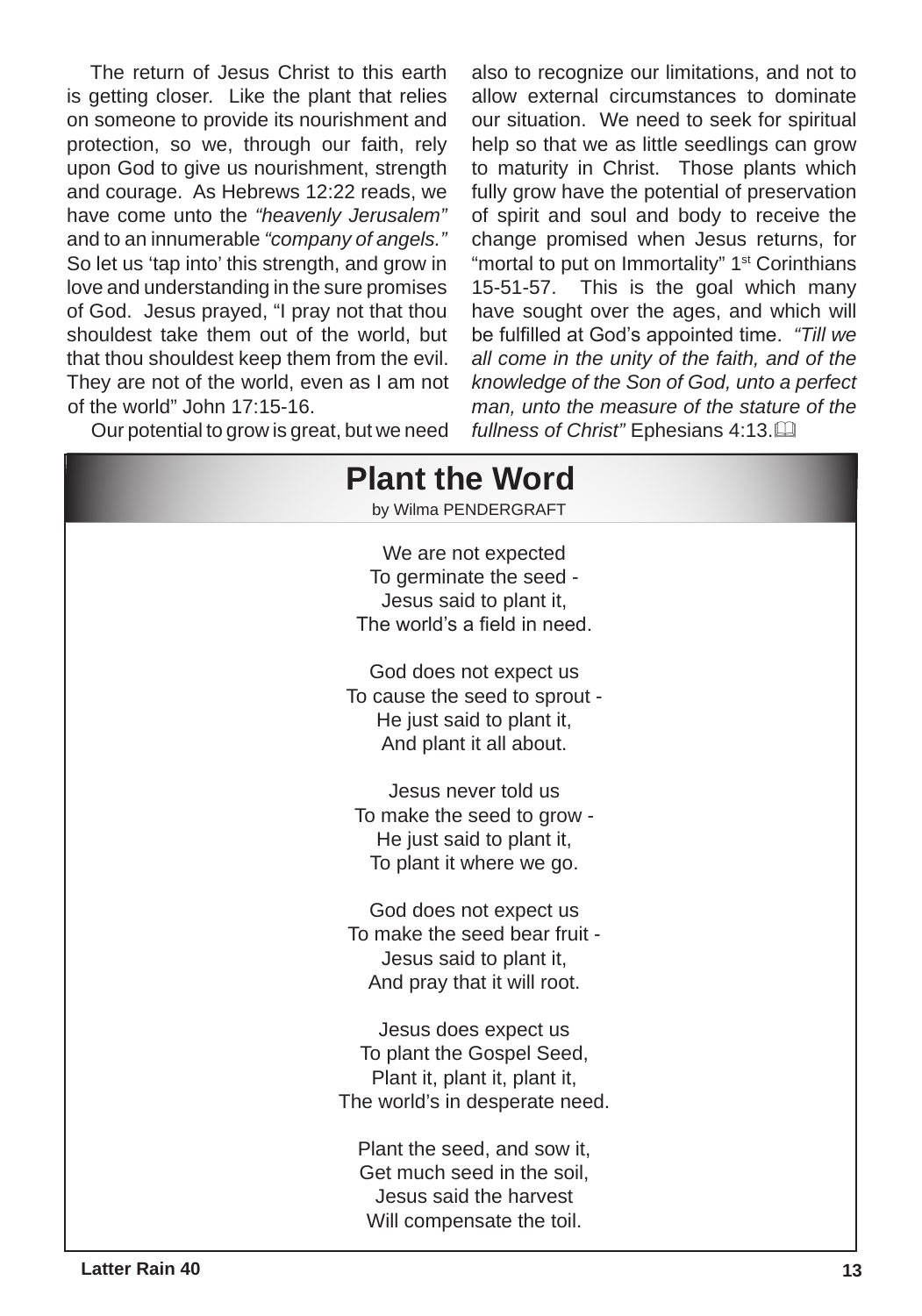# Debug Your Bible: **Prayer**

What does the Bible teach us about  $\sqrt{\frac{1}{1}}$  praver? The Bible can teach us how to pray, what to pray for and give us examples of many wonderful prayers.

**What is prayer?** Prayer can be defined as the act of attempting to communicate, commonly with a sequence of words, with a deity or spirit for the purpose of worship, requesting guidance, confessing sins, or to express the supplicant's thoughts and emotions. The words of a prayer may take the form of a hymn, mantra or a spontaneous utterance in the praying person's words. The most common and universal prayer among Christians is the Lord's Prayer (Luke 11:34), which is how Jesus taught his disciples to pray.

The first mention of prayer is found in Genesis chapter 4. Genesis 4:26, And to Seth, to him also there was born a son; and he called his name Enos: then began men to call upon the name of the LORD. The Prophets, Kings, leaders and children of Israel established a pattern of calling on the Lord or praying, throughout the many books of the Old Testament. The New Testament continues with the importance of prayer. The Apostles regarded prayer as an important part of their spiritual life (Acts 6:4; Romans 1:9; Colossians 1:9). As such, The Apostles frequently incorporated verses from Psalms into their writings: for example, Romans 3:10-18 is borrowed from Psalms 14:1-3 and other psalms. Thus, due to this emphasis on prayer in the Early Church, lengthy passages of the New Testament are prayers such as the Prayer for forgiveness (Mark 11:25-26), the Lord's Prayer, the Magnificat (Luke 1:46-55), Jesus' prayer to the one true God (John 17), Praise be to the God and Father of our Lord Jesus Christ (Ephesians 1:3-14), the Believers' Prayer (Acts 4:23-31), may this cup be taken from

#### by Kerion FELLOWES

me (Matthew 26:36-44), Pray that you will not fall into temptation (Luke 22:39-46), Stephen's Prayer (Acts 7:59-60), pray that we may be delivered from wicked and evil men (2nd Thessalonians 3:1-2).

#### **Why Should We Pray?**

Prayer develops our relationship with God. If we never speak to our spouse, family or friends or never listen to anything they might have to say to us, our relationships will quickly deteriorate. It is the same with God. The act of Prayer - communicating with God - helps us grow closer and more intimately connected with God and as that relationship develops and matures we are better able to recognise His will in our lives. Prayer in the New Testament is presented as a positive action.

Zechariah 13:9, And I will bring the third part through the fire, and will refine them as silver is refined, and will try them as gold is tried: they shall call on my name, and I will hear them: I will say, It is my people: and they shall say, The LORD is my God.

Colossians 4:2, Continue in prayer, and watch in the same with thanksgiving.

John 15:7, *"If ye abide in me, and my words abide in you, ye s h a l l* 

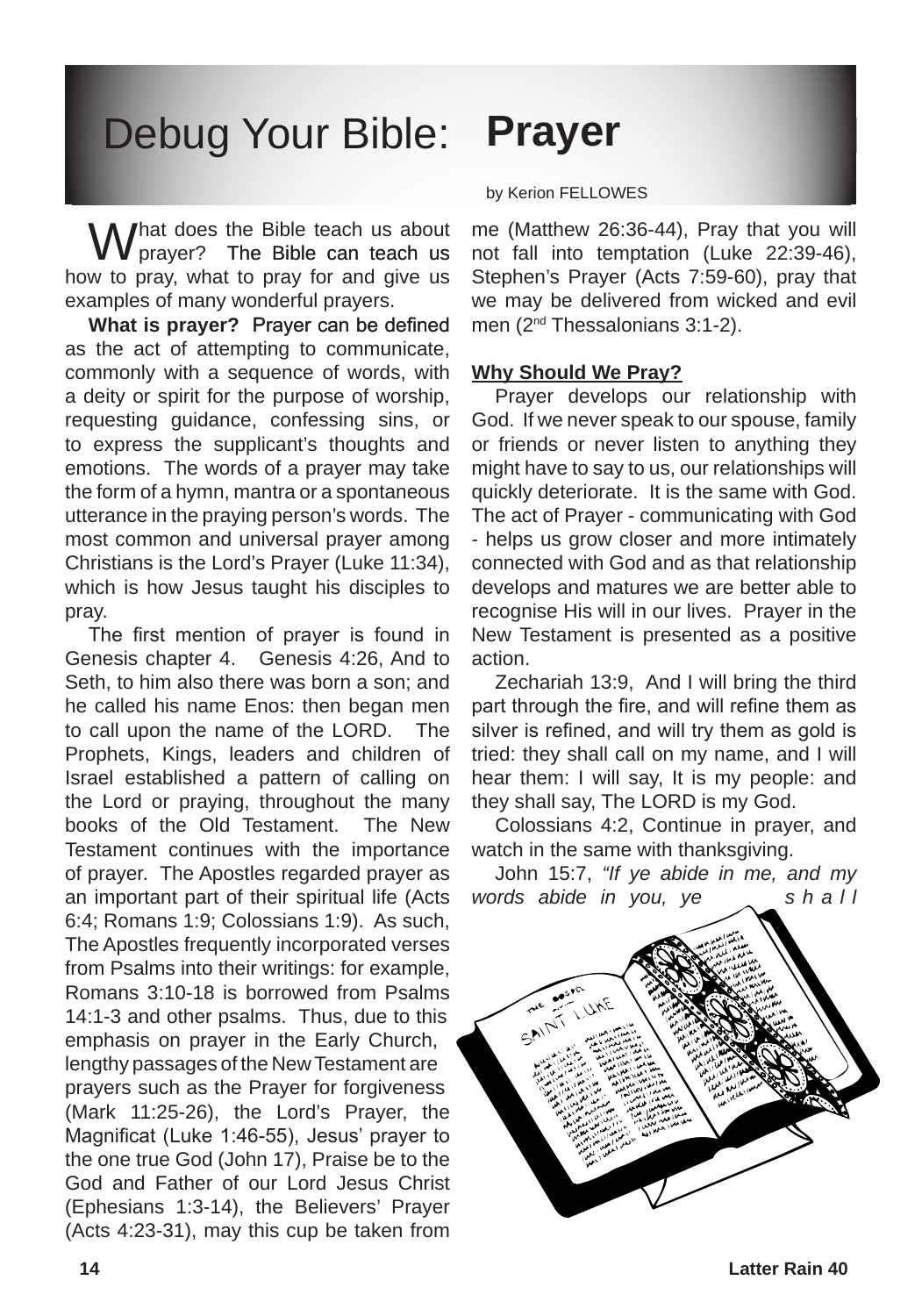*ask what ye will, and it shall be done unto you."* 

#### **The Lord Instructed Us to Pray**

One of the simplest and greatest reasons to spend time in prayer is because the Lord instructed us to pray. If we are striving to be obedient disciples in all that the Lord has commanded then we should obey the instruction to pray. I believe that it is also much simpler then that, if we have a relationship with our Lord that is that of a Father/Lover then we naturally want to spend time in conversation with God. I believe that God listens to each and every one of our prayers because He loves and knows us all individually.

Matthew 26:41, *"Watch and pray, that ye enter not into temptation: the spirit indeed is willing, but the flesh is weak."*

Luke 18:1, *"And he spake a parable unto them to this end, that men ought always to pray, and not to faint."*

Ephesians 6:18, *"Praying always with all prayer and supplication in the Spirit, and watching thereunto with all perseverance and supplication for all saints."* 

#### **Is there any correct posture for prayer?**

There is no correct or certain posture for prayer. In the Bible people prayed in many different ways; on their knees (1<sup>st</sup>) Kings 8:45), bowing (Exodus 4:31), on their faces before God (2nd Chronicles 20:18; Matthew 26:39), and standing  $(1<sup>st</sup>$  Kings 8:22). However you choose to pray it helps if you are comfortable and with the least distraction, however, everyone can prayer wherever they are. I have often spoken with people who pray daily while walking in the morning, sitting in the magnificent Australian outback working or wherever they are when they feel the need to pray.

#### **What words should I use when I pray to God?**

Your prayers do not need to be wordy or impressive. So long as the words that you use come from your heart there are no "wrong" words to use in prayer. Obviously the words that we use in our prayers reflect our relationship with God and should be respectful. The Bible gives us some guidelines on how to pray.

Matthew 6:7, *"But when ye pray, use not vain repetitions, as the heathen do: for they think that they shall be heard for their much speaking."* 

Ecclesiastes 5:2, *"Be not rash with thy mouth, and let not thine heart be hasty to utter any thing before God: for God is in heaven, and thou upon earth: therefore let thy words be few."*

The Holy Spirit will help you in prayer when you don't know how to pray or those times when the words just won't come. If we just open ourselves up to the influence of the Spirit and ask God, who knows every little thing that we want to bring to Him, to help us.

Romans 8:26-27, *"Likewise the Spirit also helpeth our infirmities: for we know not what we should pray for as we ought: but the Spirit itself maketh intercession for us with groanings which cannot be uttered. And he that searcheth the hearts knoweth what is the mind of the Spirit, because he maketh intercession for the saints according to the will of God."*

#### **What can be achieved through prayer?**

Throughout the Bible, Prayer is shown to be God's appointed method by which we obtain what He has to bestow (Daniel 9:3; Matthew 9:24-29; Luke 11:13). The Apostles were completely convicted about the power of prayer and that God would answer their prayers, if asked with a humble heart.

Matthew 7:7-8, *"Ask, and it shall be given you; seek, and ye shall find; knock, and it shall be opened unto you: For every one that asketh receiveth; and he that seeketh findeth; and to him that knocketh it shall be opened."*

1st John 5:14 – 15, *" And this is the confidence that we have in him, that, if we ask any thing according to his will, he heareth us: And if we know that he hear us, whatsoever we ask, we know that we have the petitions that we desired of him."*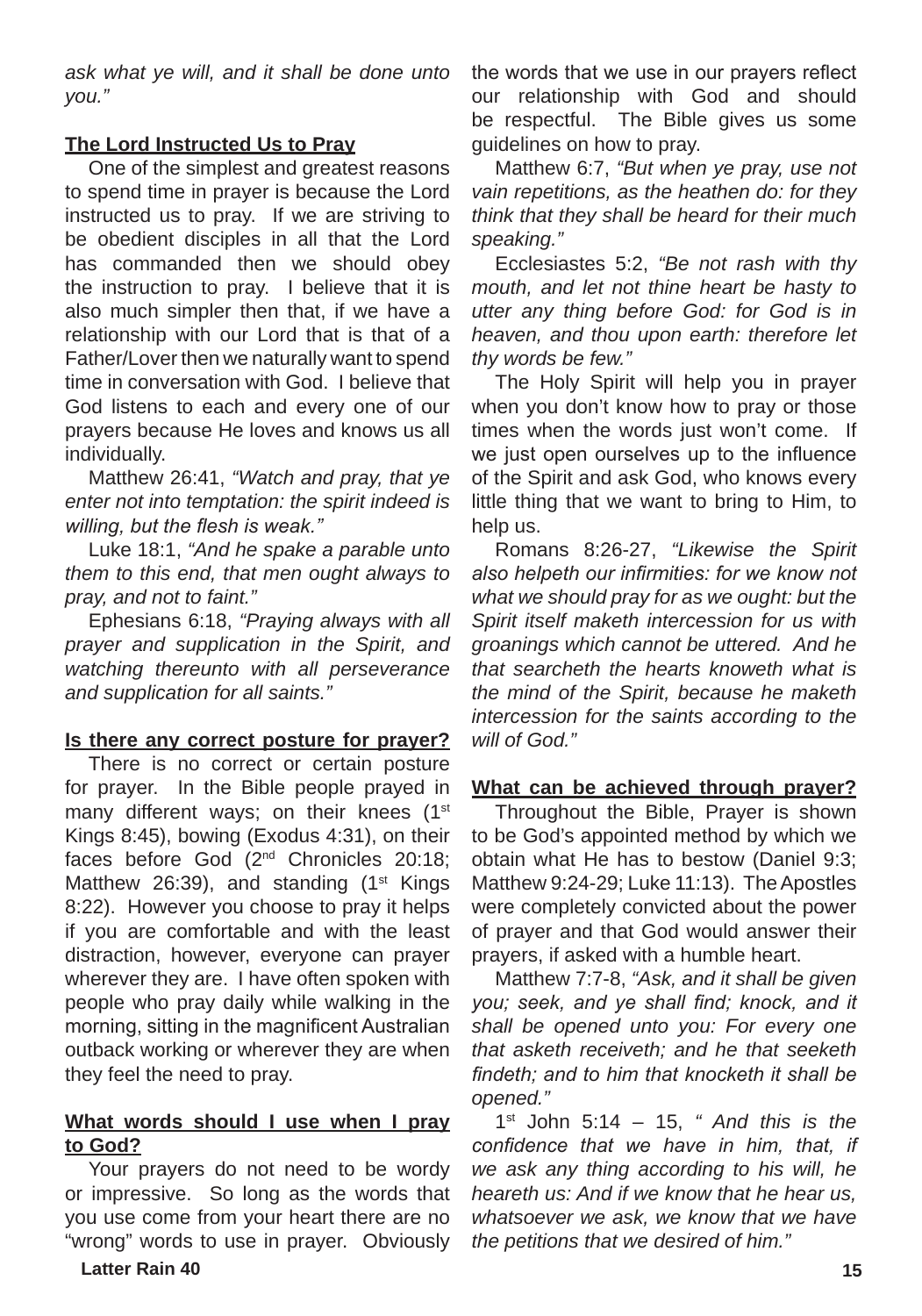The Book of James (chapter 4) explains that attitude that is required when we pray. We cannot pray with a selfish heart or in a frame of mind that is focused on the world.

#### **Private Prayer or Public Prayer?**

When Jesus gave thanks to the Lord for a miracle, this was performed in public. The practice of a communal meal was one of the features of his ministry and of the early Christian church and this was one of the major miracles recorded in the New Testament. The feeding of 5,000 men, their wives and children by Jesus is reported in all four gospels - Matthew 14:13-23, Mark 6:32-46, Luke 9:10-18, and John 6:1-15. Jesus is recorded as performing the miracle, by feeding a crowd which may have totalled as many as 15,000 adults and children

with only 5 loaves and two fish. During and following this miracle, Jesus thanked God for the food and later prayed to God.

It is notable that Jesus blessed the food in public. All four Gospels describe this

event. In chronological order:

Mark 6:41, *"And when he had taken the five loaves and the two fishes, he looked up to heaven, and blessed, and brake the loaves, and gave them to his disciples to set before them; and the two fishes divided he among them all."*

Matthew 14:19, *"...took the five loaves, and the two fishes, and looking up to heaven, he blessed, and brake, and gave the loaves to his disciples, and the disciples to the multitude."*

Luke 9:16, *"Then he took the five loaves and the two fishes, and looking up to heaven, he blessed them, and brake, and gave to the disciples to set before the multitude."*

John 6:11, *"And Jesus took the loaves; and when he had given thanks, he distributed to the disciples, and the disciples to them that were set down; and likewise of the fishes as* 

*much as they would."*

According to Luke (6:12), Jesus frequently prayed alone, for hours at a time, as is most pointedly described before Jesus was betrayed in the Garden of Gethsemane. Jesus encouraged the disciples to pray in secret in their private rooms as a humble response to the prayer practices of the time. Two of the largest Jewish religious movements in 1st century Palestine were the Pharisees and Sadducees. Jesus is recorded as having repeatedly criticized both - often with rather strong language. Much of Jesus' anger may have been motivated by their prayer methods which were very public.

Jesus believed that prayers are to be an intensely personal event between a person and God; prayer to Jesus was a private

matter. Jesus condemns prayers in situations where the reason for the prayer is for public recognition, for example: Matthew 6:5-6, *"And when thou prayest, thou shalt not be as the* 

*hypocrites are: for they love to pray standing in the synagogues and in the corners of the streets, that they may be seen of men...when thou prayest, enter into thy closet and when thou has shut thy door, pray to thy Father which is in secret..."*

The reference to go into thy closet has been translated in other versions of the Bible as *"go into your inner room", "go away by yourself", "all alone"*, *"your private room"*,*"enter into thy chamber"*, and *"go into your room."*

But then Jesus wanted to pray. So, he went off by himself to pray in private. All four gospel writers emphasize that Jesus prayed alone:

Mark 6:46, *"And when he had sent them away, he departed into a mountain to pray."*

Matthew 14:23, *"And when he had sent the multitudes away, he went up into a mountain* 

Jesus prayed alone, and sometimes for hours at a time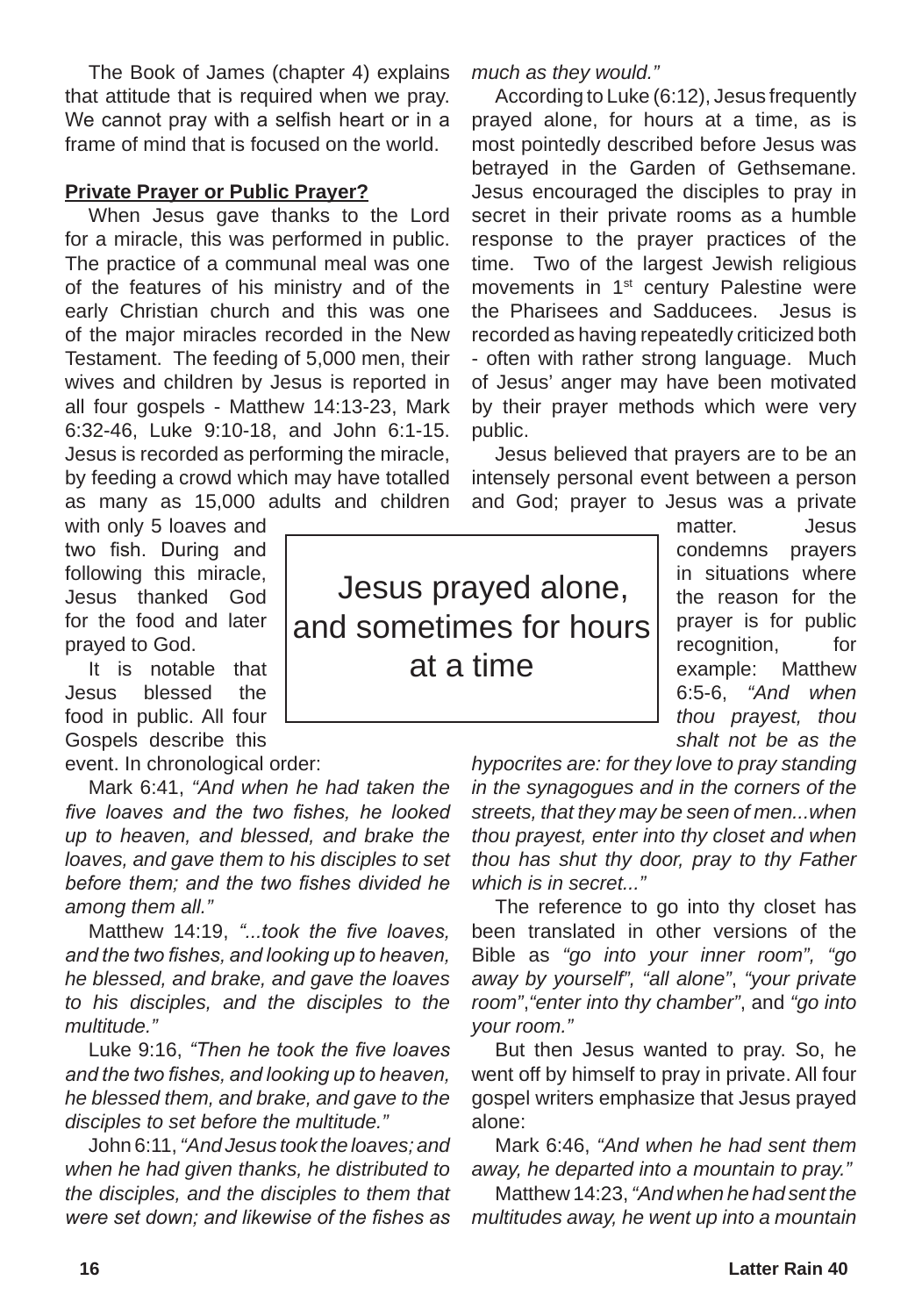*apart to pray: and when the evening was come, he was there alone*

Luke 9:18, *"And it came to pass, as he was alone praying, his disciples were with him..."*

John 6:15*, "...he departed again into a mountain himself alone."*

Jesus' message, displayed by His actions, appears to be that it is acceptable, perhaps even desirable to give thanks to God at important occasions. But prayer - communion with God -- is to be performed privately, in isolation from other persons. "Prayer is the earnest of the heart, offered to God" (Christian Israelite Church Catechism, Question No. 220).

1st Thessalonians 5:16–18, *"Rejoice evermore. Pray without ceasing. In every thing give thanks: for this is the will of God in Christ Jesus concerning you."*

#### **Many Americans Use Prayer for Health Concerns From JAMA News Release**

Spirituality and Better Health Outcomes Noted an estimated one-third of adults use prayer, in addition to conventional medical care and complementary and alternative therapies, for health concerns, according to an article in the April 26, 2004 issue of The Archives of Internal Medicine, one of the JAMA/Archives journals.

According to the article, many Americans believe in the healing power of prayer. While there is no proven therapeutic efficacy of prayer, associations between spirituality and better health outcomes have been described, the article states.

Anne M. McCaffrey, M.D., of Harvard Medical School, Boston, and colleagues investigated the prevalence and patterns of the use of prayer for health concerns.

The researchers conducted a national survey of 2,055 people (age 18 or older) between October 1997 and February 1998 on the use of prayer.

Data were also collected on sociodemographics, use of conventional medicine, and use of complementary and alternative medical therapies.

The researchers found that 35% of respondents used prayer for health concerns, and that 75% of these people prayed for wellness, and 22% prayed for specific medical conditions. Of those praying for specific medical conditions, 69% found prayer very helpful. Participants who were older than 33 years, female, attained an education beyond high school, and had depression; chronic headaches, back and/ or neck pain, digestive problems or allergies were all more likely to use prayer.

'In summary, we found that prayer for health concerns is a highly prevalent practice,' the authors write. 'Prayer is most often directed toward wellness and used in conjunction with conventional medical care. People who use prayer for health concerns report high levels of perceived helpfulness but rarely discuss their use of prayer with their physicians. Physicians should consider exploring their patients' spiritual practice to enhance their understanding of their patients' response to illness and health.'<sup>[1]</sup>

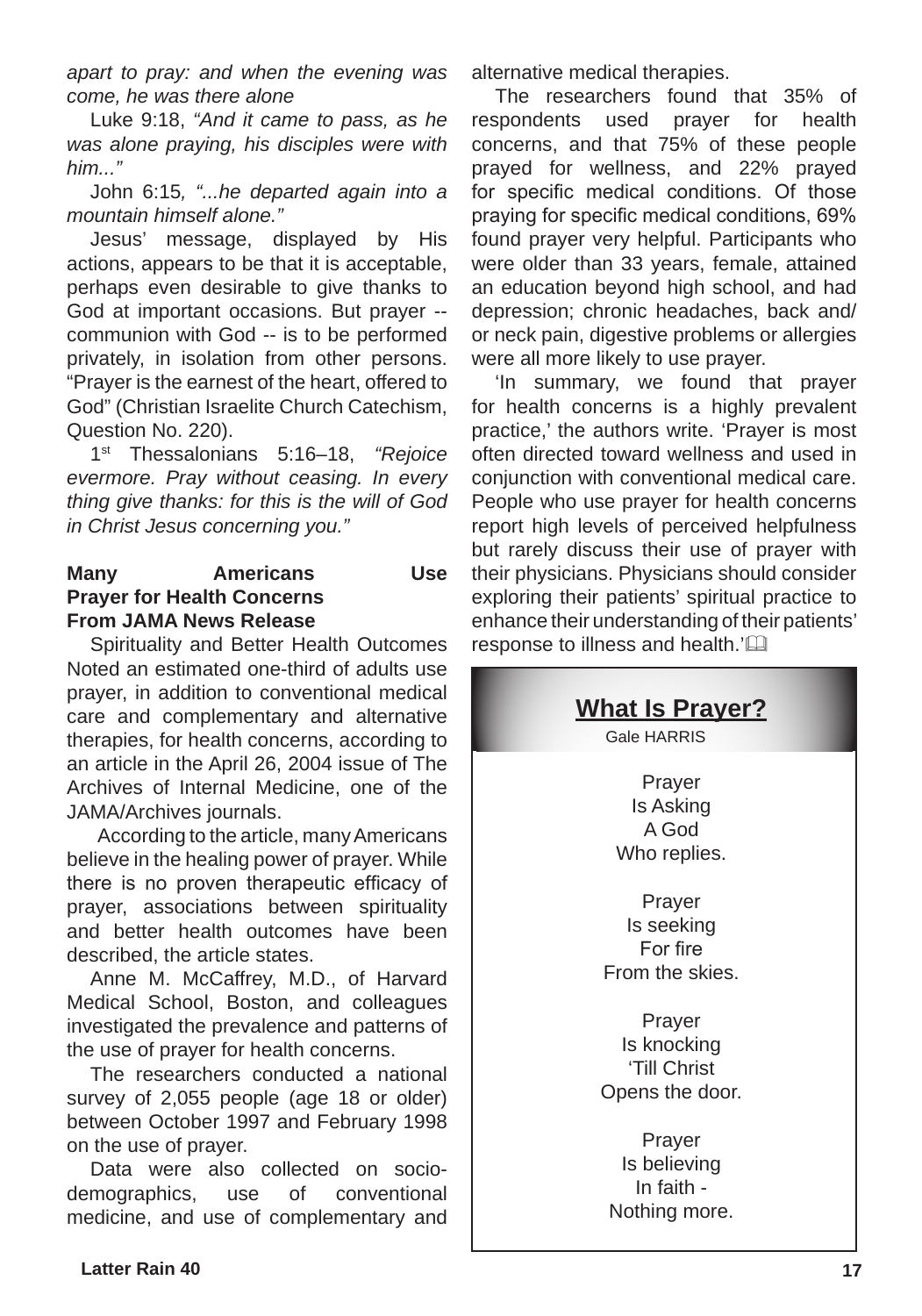# Children's Story: **God's Miracles**

by Heather KNIGHT

Do you know what a miracle is?

 $\diagdown$ 

stories that

Some people say that it is magic. A miracle is something that happens that is not the usual type of thing that would happen in that situation. Some people say that a miracle is when the laws of nature are overturned.

The first one is not always classed as a

 $\sim$  miracle but  $\sim$ say that no one could

Christians believe that God is the one that performs miracles.

survive under these circumstances.

we are looking at this

year are all what we could call miracles.

The people of Nineveh were very evil they did not do anything that God told them. This made God very unhappy but as God always does He wanted to give the people a second chance.

God told Jonah that He needed Jonah to go to Nineveh to tell the



**18 Latter Rain 40**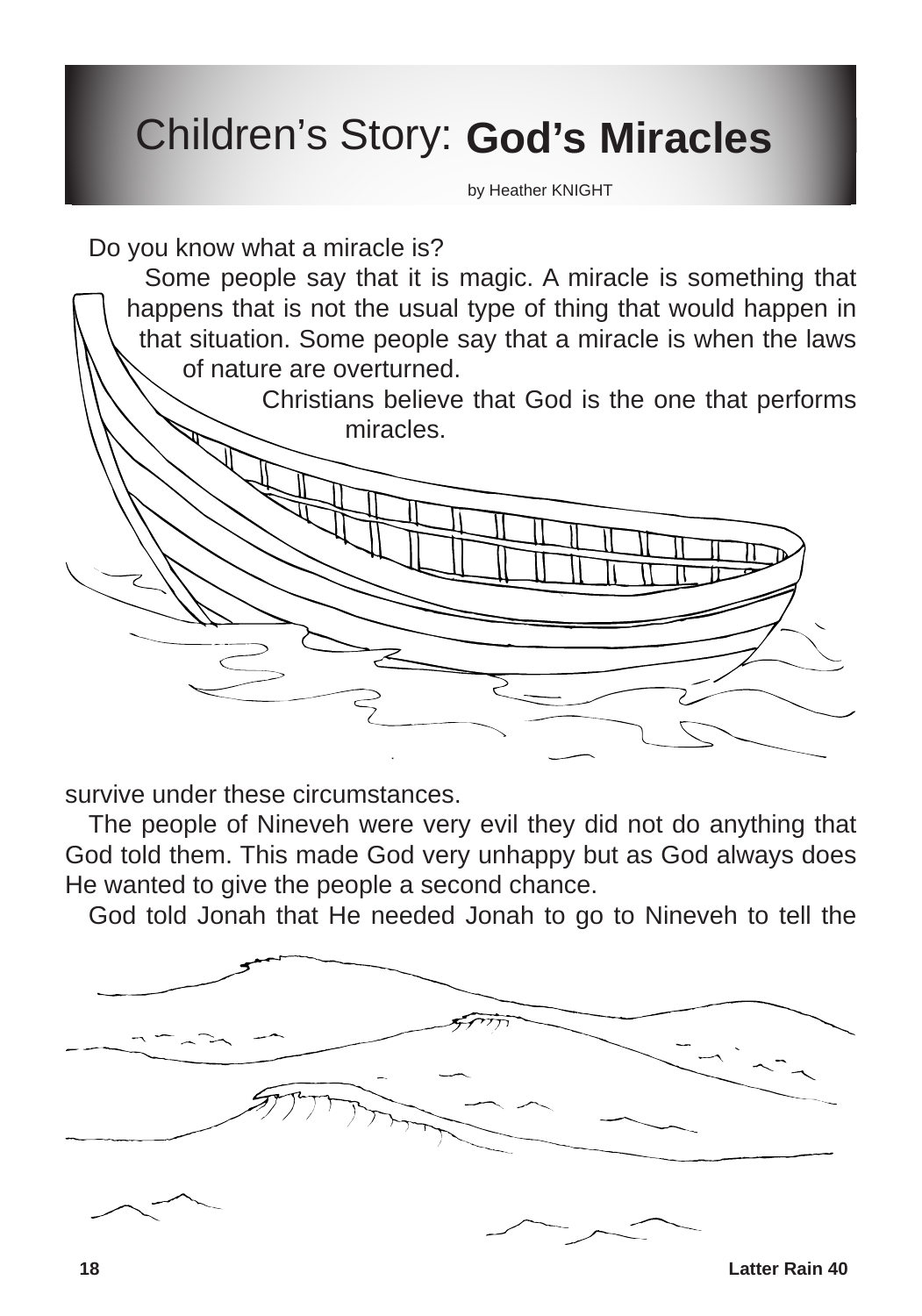people that if they didn't stop sinning that He would destroy them. Now Jonah had heard how terrible the people of Nineveh were. He was frightened of these people. He didn't want to follow what God had said. So instead of catching a boat to Nineveh he caught a boat to go in the other direction.

Of course this made God very angry. God sent a storm, possibly like some of the awful storms that we have seen on the news lately. The waves were so high the water was going right over the deck of the ship. Of course the sailors and Jonah's friends were terrified.

Jonah realised that it was his fault for not following God's instructions so he told the sailors to throw him overboard. The sailors didn't want Jonah to die so they got as close to the land as possible without a pier before they threw him overboard and they also prayed that God would look after him. God heard their prayer and of course wanted the people of Nineveh to know that He would forgive them so He would not destroy Jonah but sent a great fish to swallow him.

Jonah was inside the fish for 3 days and 3 nights and while he was in the fish he realised that he had made a big mistake. He should have done what God said and gone to Nineveh so he prayed to God to forgive him and after 3 days God caused the fish to vomit him up on the beach

Jonah then did what God wished him to do, but he still was not satisfied when the people of Nineveh did what God wanted and became good.

Sometimes we think we know what God wants us to do is not right for us but if we pray for guidance God will always show us the right way to go. $\Box$ 

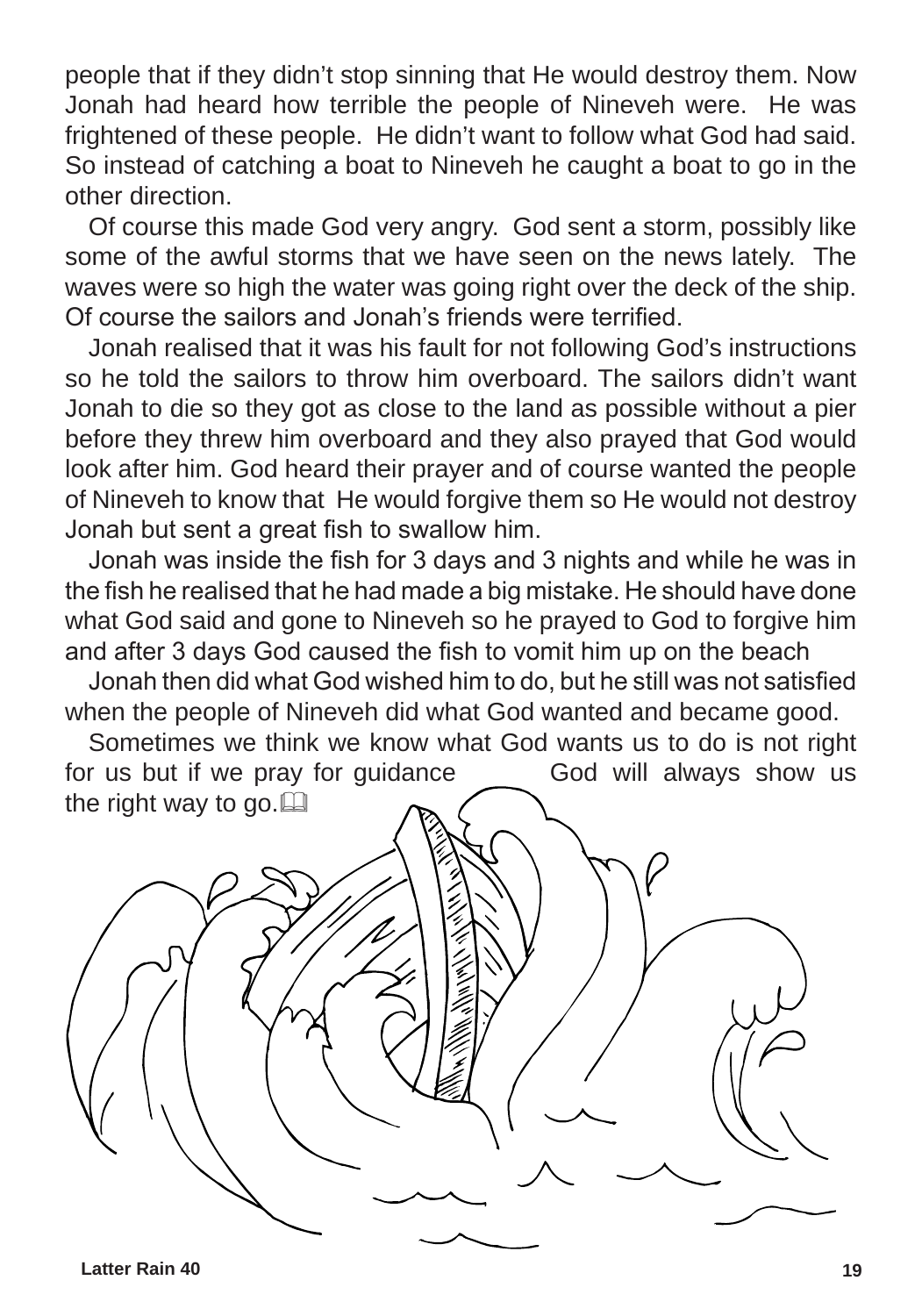God told Jonah to preach to the wicked people of Nineveh. Jonah didn't want to So instead of walking east to Nineveh, he did the opposite; he took a boat going west.

To correct the sentences below, write in a word that is the opposite of the underlined word. Draw a line through the underlined word.

| and the control of the<br>to Tarshish.<br>Jonah took a plane                                                                                                                                                                                                                                                                                                                    |  |  |  |  |
|---------------------------------------------------------------------------------------------------------------------------------------------------------------------------------------------------------------------------------------------------------------------------------------------------------------------------------------------------------------------------------|--|--|--|--|
| A storm came. The sailors were happy                                                                                                                                                                                                                                                                                                                                            |  |  |  |  |
|                                                                                                                                                                                                                                                                                                                                                                                 |  |  |  |  |
|                                                                                                                                                                                                                                                                                                                                                                                 |  |  |  |  |
|                                                                                                                                                                                                                                                                                                                                                                                 |  |  |  |  |
| They threw Jonah into the sky ________________                                                                                                                                                                                                                                                                                                                                  |  |  |  |  |
| The Lord sent a small bird the state of the swallow Jonah.                                                                                                                                                                                                                                                                                                                      |  |  |  |  |
| Jonah was in the belly of the fish for three nights entitled and three days                                                                                                                                                                                                                                                                                                     |  |  |  |  |
| Jonah prayed                                                                                                                                                                                                                                                                                                                                                                    |  |  |  |  |
|                                                                                                                                                                                                                                                                                                                                                                                 |  |  |  |  |
| Jonah went to Nineveh and preached to the animals.                                                                                                                                                                                                                                                                                                                              |  |  |  |  |
| The people did not _______ believe God and repented.                                                                                                                                                                                                                                                                                                                            |  |  |  |  |
| Mord search!                                                                                                                                                                                                                                                                                                                                                                    |  |  |  |  |
| NINEVEH<br>SORRY<br>PRAYED<br><b>FISH</b><br><b>STORM</b><br>SAILORS<br><b>JOPPA</b><br>OBEY<br><b>WORM</b><br><b>SEA</b><br>PLANT<br>JONAH                                                                                                                                                                                                                                     |  |  |  |  |
| E F 1 T H <br>O P S N H E M <br>MOESA<br>T<br> L O R S <br>$N$ $ S $ J $ $<br>IN I<br>J W A <br>R H <br>AIL<br>T H P R <br>O N P <br>F Y <br>E B O F<br>E<br> S V N I<br>R S M A S H Y<br> A P <br>$\mathbf{I}$<br>т<br>P R A Y E D I<br>$\vert \vert$<br>S V <br>S R O L<br>Εļ<br>JHHHHANO<br>E<br>S<br>EBI<br>J<br>Y<br>Y<br>A N E N T W A S<br>Н<br>HV<br>N<br>P<br>A١<br>łL |  |  |  |  |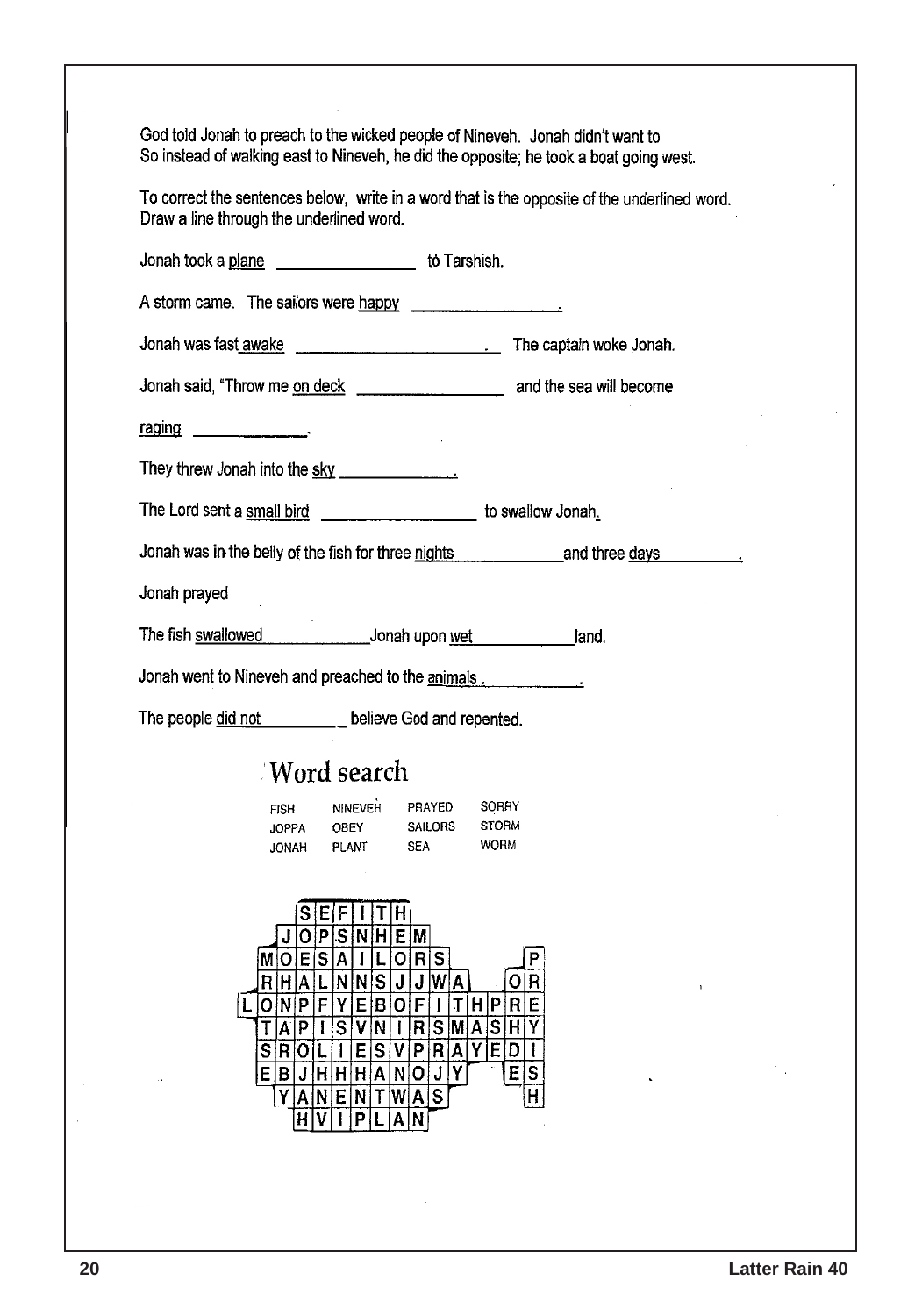# Puzzle Page

Read 1 Samuel 14 to find out why Jonathan, Saul's son, is called a brave young prince.

The following words are taken from 1 Samuel 14. Fit them into the stack-aword puzzle.

| <b>ARMOUR</b>                         | <b>FELL</b>   | <b>ROCK</b>   |
|---------------------------------------|---------------|---------------|
| <b>DIE</b>                            | <b>FOOD</b>   | <b>ROD</b>    |
| <b>DIPPED</b>                         | <b>GIBEAH</b> | <b>SAUL</b>   |
| <b>EAT</b>                            | <b>GOD</b>    | <b>SIN</b>    |
| <b>ELI</b>                            | <b>HONEY</b>  | <b>SLAY</b>   |
| <b>ENEMIES</b>                        | <b>ISRAEL</b> | <b>SWORD</b>  |
| <b>EPHOD</b>                          | <b>KISH</b>   | <b>TAKEN</b>  |
| <b>EYES</b><br>$\mu$ -signal $\sigma$ | <b>LOT</b>    | <b>TASTED</b> |
| <b>FAINT</b>                          | <b>NER</b>    | <b>TWENTY</b> |
| <b>FEARED</b>                         | <b>OATH</b>   | <b>YOKE</b>   |
|                                       |               |               |



It may be that the LORD will work for us: for there is no restraint to the LORD to save us by many or by few. 1 Samuel 14:6b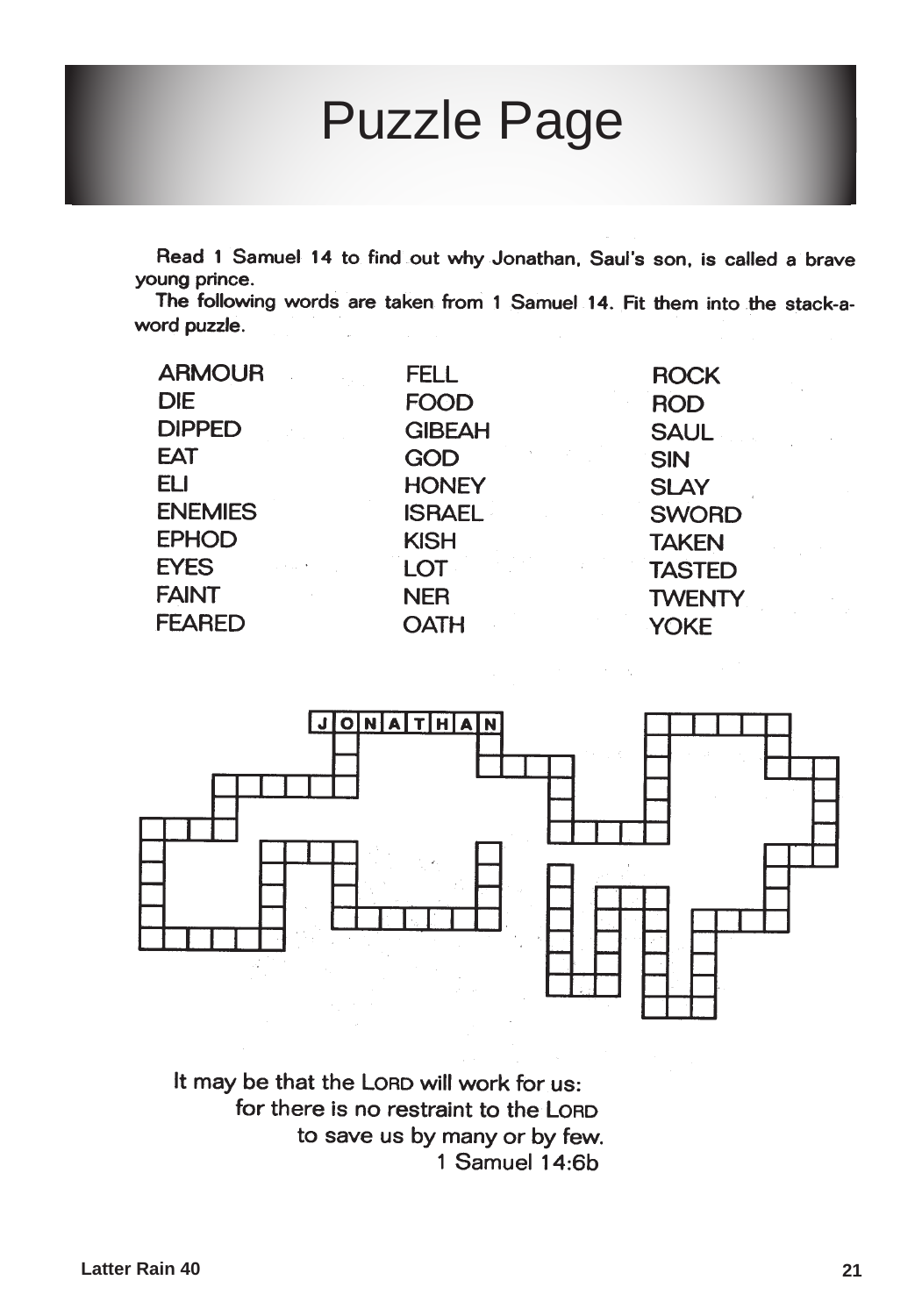# **Mission, Evangelism & Apologetics Yesterday & Today**

by Lynne GRAY

**I uphis article I would like to lady of all yee how maniguitime deep and you Windigthen would depend to the concepts that have clear twentieth century is very different to the** Christian concepts that have clear twentieth century is very different to the biblical injunctions: mission, evangelism and approach to mission in the pre-Christian and early Christian periods. Differentiation must apologetics. Mission has to do with spreading also be made  $b$  divergenthission (singular) and the Christian Message, evangelism missions (plural). The first refers primarily challenging people and  $\alpha$  overting them to Christianity, and apologetics is to do with to the *mission Dei* (God's mission), that is,  $\Delta$ od's self revelation/as the One who loves explaining the Christian Message with  $p$ world. M*issiones ecclesiae* (missions) context relevant to the *hearer* Living in a post-Christian  $f$  missionary ventures of the church" many of the traditional widerstandings and Bosch, 1991, p.10). interpretations of mission Levangelism and Biblical understanding of mission of be limited to the 'Great Commi apologetics and the role they play in the Christian faith have undergone substantial there are many other **biblical** imperatives changes.  $\nabla$  Post-Christian mession and for mission work: Luke 24:46-48, *"And he*  evangelism  $\epsilon$ have н н *said to them, 'Thus*  approach the spread S *it is written, hat the* S S F Н of  $th^2$  Christ *Messiah is to suffer*  **Missidn** Ss<sup>t</sup>sofielding message in a totall *and to rise from the*  different manner *dead on the third day,*  the Chustian message to what it had be fo *and that repentance*  those *and forgiveness of sins*  In the contemporary world, unfortuhat *is to be proclaimed*  н Christianity  $\mathsf{Is}$  in *in* his name to all  $crisis.$  Figures *nations, beginning*  for the USA  $\frac{1}{2}$  Europe calculate that *from Jerusalem. You are witnesses of*  "53,000 persons are permanently leaving *these things",* and Acts 26:22-23, *"To this*  the Christian Church from oneSSunday to day *I have* that help som God, and so I the next" (Bosch,  $1991Sp.4$ ). So changes stan**g** *here, testifying Fto both small and* this outward flow, Christians need to look at *great, saying nothing but what the prophets and Moses said would take place: that the*  these three aldes of Christian life and what change  $\mathbf k$  needed to make mission. *Messiah must suffer, and that, by being the*  evangelism and  $\alpha$  pologetics more effective *first to rise from the dead, he would proclaim light both to our people and to the Gentiles"*; and more pertinent. see as well Acts 1:8; Isaiah 43:10-12; Acts To understand the  $\Gamma$  concept of mission, evaluatism and apologetics an 13:47, and 1 Peter 3:15.

understanding of the different perceptions of these this words over the course of pre-Christian and Christian history needs to be addressed.

**What is mission?** Mission is spreading

early Christian era, including the first generations after Jesus, Jesus stressed the importance of the powerful call for people to be sent (*apostellein* – to send forth) "to serve and convert the world, to care for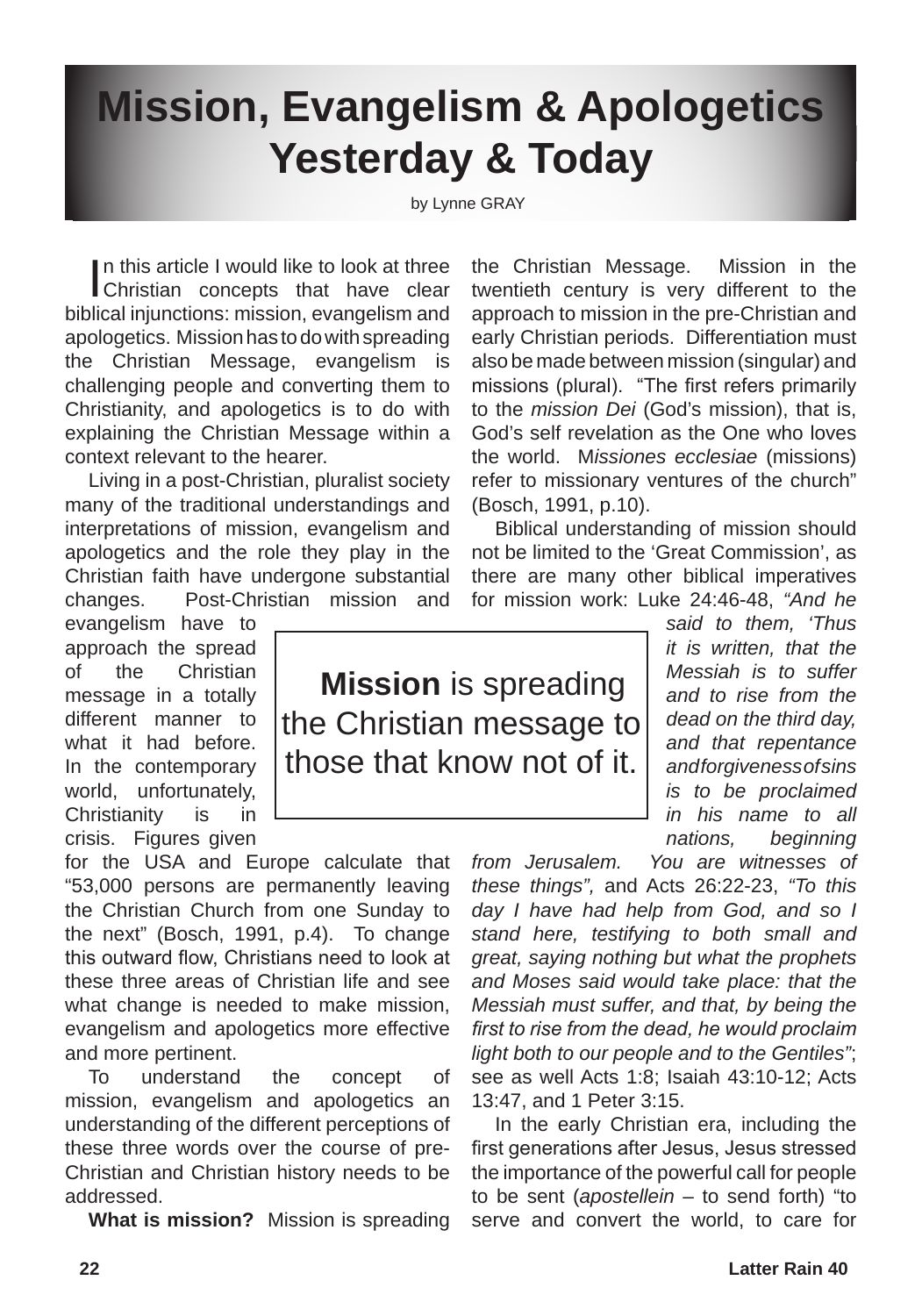the sick, the prisoner and the widow, the fatherless and the poor" (Mead, 1991, p.9). The early church was aware that they, as believers, were in the minority in the midst of a potentially hostile environment. This early mission work called believers to be evangelists, ie, "those who bear the good news" (Mead, 1991, p.10). Even though the early Christian community lived in a hostile environment believers were called to reach out to the environment. There were clear divisions between Christian (insiders) and non-Christians (outsiders) and the intimacy of fellowship and meeting together held the early Christian groups together in unity against the outside unbelieving world. It was also firmly believed that the power to engage in mission work came from the Holy Spirit.

From the beginning of the fourth century and after the conversion of the Emperor Constantine (313 CE) Christianity became (by law) the official religion of the Roman Empire. In this period there was no separation of the world and the Church within the Empire. During the time of the apostolic church the missionary aspect had literally been just outside the door, but during the Christian p e r i o d a f t e r

Constantine the known world was legally recognized as being Christian (by law), and indeed "citizenship had become identical with one's religious responsibility" (Mead, 1991, p.14). The structure and form of mission and mission work changed completely. Christianity became a national trait rather than a personal belief.

The Post Christian period, which includes today, is completely different to what has been before. Now Christians are dealing with a community that knows of God's existence, and the promises of Jesus Christ, but have chosen to reject (or not to accept) these promises. Mission work in the contemporary age has undergone major shifts in emphases to accommodate this new, unique mission audience. The concept of *mission Dei* has had to be reinterpreted so as to realize that God is concerned for the whole of creation and thus any mission work should incorporate the whole of creation.

**What is evangelism?** At its very basic meaning *euangelion* is usually translated

diiil

'gospel' and *euangelisesthai/ euanelizein* is translated as 'preach the gospel'. tore. Traditionally taken to be grounded in the commissioning words of Jesus at the end of each

**Many early Christian missionaries travelled on ships such as this to spread the Christian message abroad.**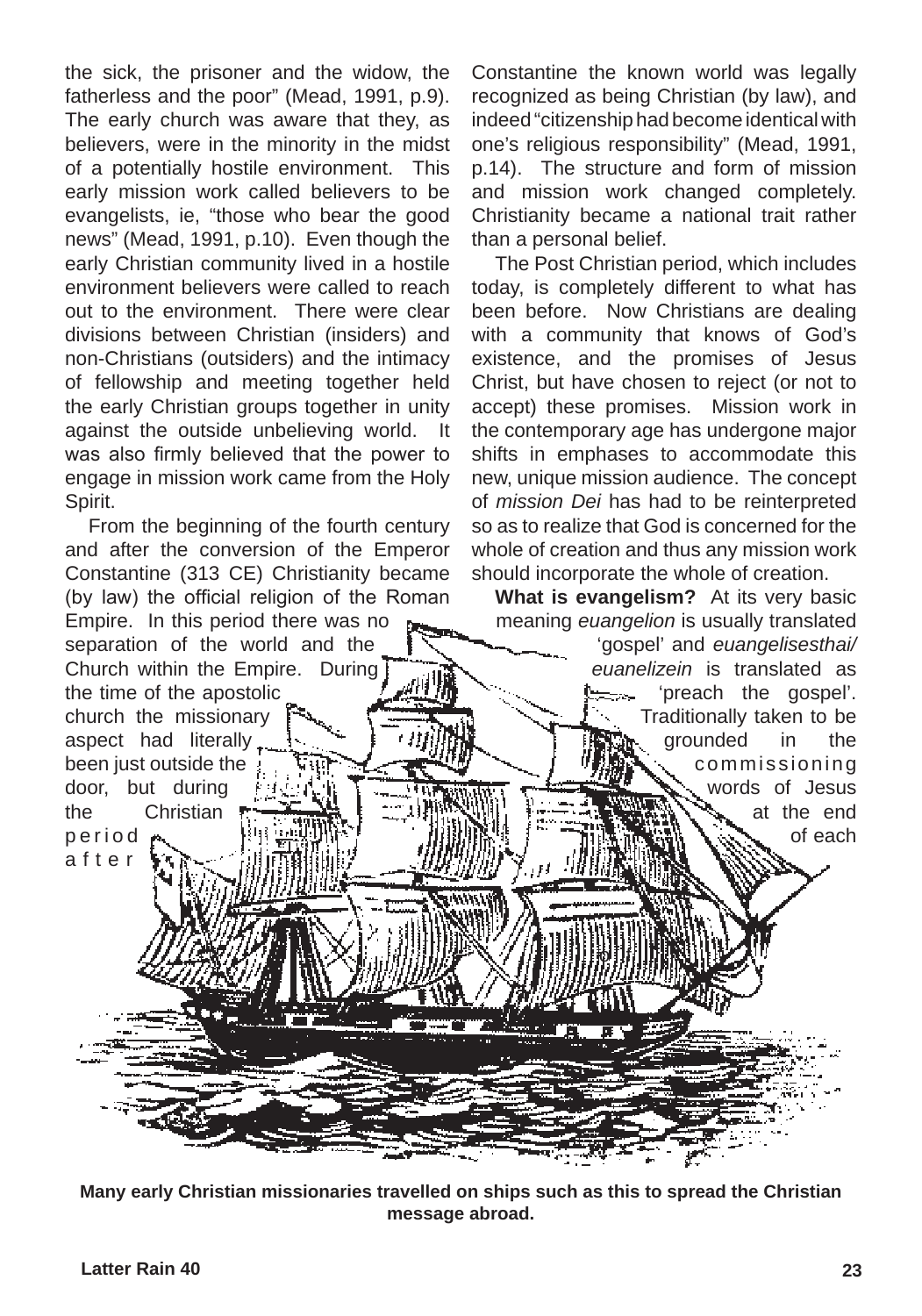the gospels. See Matthew 28:19-20, *"Go therefore and make disciples of all nations, baptizing them in the name of the Father and of the Son and of the Holy Spirit, and teaching them to obey everything that I have commanded you. And remember, I am with you always, to the end of the age"*; Mark 16:15-18; Luke 24:45-49; John 20:21-23 and Acts 1:6-8. It is the proclamation of salvation in Christ to those who do not believe in him.

The concept of evangelism has undergone changes in the Christian era, as has mission. The early Christians practiced a 'holistic evangelism' confronting the hostile culture they lived in with exclusive claims about lifestyle and wealth that were in direct opposition to the ideals held in the society of which they were a part. Early Christian evangelism knew no limits with regard helping the downtrodden and outcast of their society. Early Christians fed the hungry,

cared for the poor people needing burial, cared for slaves, orphans, widows, prisoners, the sick and infirm, extended aid to travellers and gave special help to churches in poverty or peril.

"When a person, or a congregation, understands and has experienced the joyous news of the kingdom of God, evangelization is natural and spontaneous. People cannot keep such news to themselves" (Hunsberger, 2004, p.133). Thus if evangelism is overinstitutionalized or over-formalized the spontaneity is taken away and it becomes more an act of obedience to the 'great commission' rather than an act of Spiritdriven spontaneity and a heartfelt need to proclaim the Good News of the change in your life to others. Jesus' statements in the latter parts of the Gospels validate "the experience of being engaged in mission, and in fact evangelism is not here required but authorized" (Hunsberger, 2004, p.135). Evangelism doesn't involve talking 'to' or 'at'

people, but rather to talk 'with' or 'alongside' them. Christians are to meet non-believers at their own level, not in a dictatorial fashion, but rather in a way that reflects on the outside the amazing, joyous change that the Spirit has wrought on the inside.

1<sup>st</sup> Corinthians 9:14-23 is an articulate detailing of Paul's approach to mission and evangelism. Evangelism consists in losing the gospel, giving it away. Paul counted it to be his greatest reward to offer the gospel free of charge; his greatest freedom in the gospel was to make himself a slave to all. The Corinthians to whom he was addressing the letter, though, had lost their way with regards mission and selfishly kept their 'grip on the gospel so tight that they refused to permit other responses to it or expressions of it'. The Corinthians thought they had a monopoly on the gospel and had maligned it to their own ways. Under these circumstances

**Evangelism** is the preaching of the Gospel message

mission becomes religious egoism and evangelism becomes recruitment. far removed from the original spirit of the instructions given by Jesus.

In the contemporary world evangelism

has had to be reinterpreted against a contemporary post-Christian society and the unique needs that this poses. The positive, life-changing, joyous change in the life of Christians needs to be shown to unbelievers in a positive light, whereby that positiveness, like a magnet, draws others, they want to 'belong'. "One helpful principle here is to recognize that for many church members their contribution to the work of evangelism may well be in inviting others to such events (births, marriages, and deaths)" (Warren, 1996, p.72), that is, by active demonstration and inclusion of unbelievers in ceremonies that involve celebration. Paul gives a similar instruction in 2nd Corinthians 3:2-3*, "You yourselves are our letter, written on our hearts, to be known and read by all;*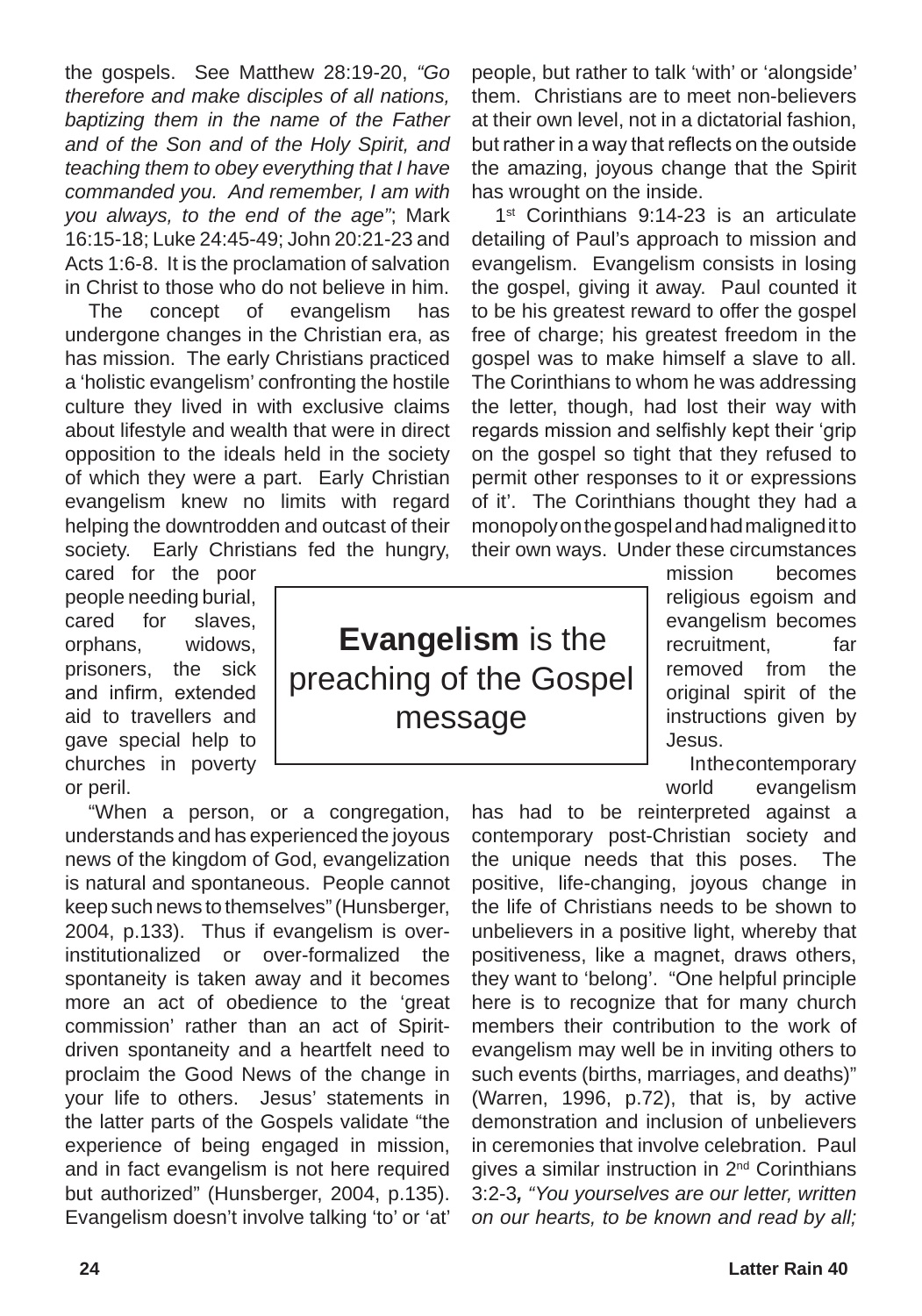*and you show that you are a letter of Christ, prepared by us, written not with ink but with the Spirit of the living God, not on tablets of stone but on tablets of human hearts"*.

**What is apologetics?** Apologetics has two components, one positive and the other negative. It concerns:

1. countering the objections to the Christian faith (negative), and

2. setting out the attractiveness of the gospel (positive) (McGrath, 1998, p.3).

Christians have to be able to counter negative objections to the Christian faith in their everyday lives as well as give nonbelievers a living example of the positive change that faith (the Spirit) has wrought in their lives. In talking to non-believers, though, Christians must, in the words of CS Lewis, 'learn the language of our audience. you must translate every bit of your theology into the vernacular…if you cannot translate

your own thoughts into uneducated language, then your thoughts are confused'.

Looking at mission, evangelism and apologetics one can observe that the "Christian faith

is intrinsically missionary" (Bosch, 1991, p.9), and this being the case, believers have to enter into relationships, not only with God, but also with other believers and non-believers in their social arenas. In explaining the themes of the gospel and the message of Jesus to unbelievers, Christians become more effective evangelists and partake of apologetics. When apologetics and evangelism are not taken seriously, nations suffer, as, in the example of England, when the British felt their nation needed good pastoring and Christian teaching, and that was all (the period prior to the major mission movement in the  $18<sup>th</sup>$  and early  $19<sup>th</sup>$ centuries)…there was no sense of urgency about preaching the gospel, and certainly no suggestion that the future survival of Christianity was in jeopardy. Evangelism is essential to Christianity's survival and growth, apologetics is an integral part of that program of evangelism.

Apologetics lays the groundwork for evangelism. In the words of Peter, *"Always be prepared to give a defense* (*apologian*) *of the hope that is in you"* 1st Peter 3:15 (NRSV). Apologetics means giving reasons for faith, therefore evangelism may be defined as 'inviting someone to be a Christian' and apologetics is "clearing the ground for that invitation so that the invitation will receive a positive response" (McGrath, 1998, p.6). Apologetics is the means by which Christians can communicate their faith in an attractive and meaningful way, thereby making the possibility of an invitation being accepted (evangelism) more likely. In the relationship between apologetics and evangelism, apologetics is the non-confrontational

> approach, there is no threat. Evangelism, on the other hand, requires a commitment from the recipient, a step of faith, thus making evangelism confrontational in that it confronts people to make a life-choice, a

life altering decision.

The test for mission, evangelism and apologetics and how they effectively inter-relate with each other, comes in this contemporary, 'culture of modernity', and how the Church and Christianity in general, reshape and reorient their mission approach to incorporate this new mission field. In this modern age numerous calls to missionary witness have been made by notable Christian leaders such as Pope John Paul II, W. A Visser 't Hooft and Lesslie Newbigin (Shenk, 1998, p.75). Pope John Paul II, in particular, appealed to all Catholics to participate in re-evangelization/new evangelization: "I urge you in the name of the Lord Jesus Christ, to make yourselves proclaimers of the Gospel, to spread with all

**Apologetics** counters the objections and paints the Gospel positively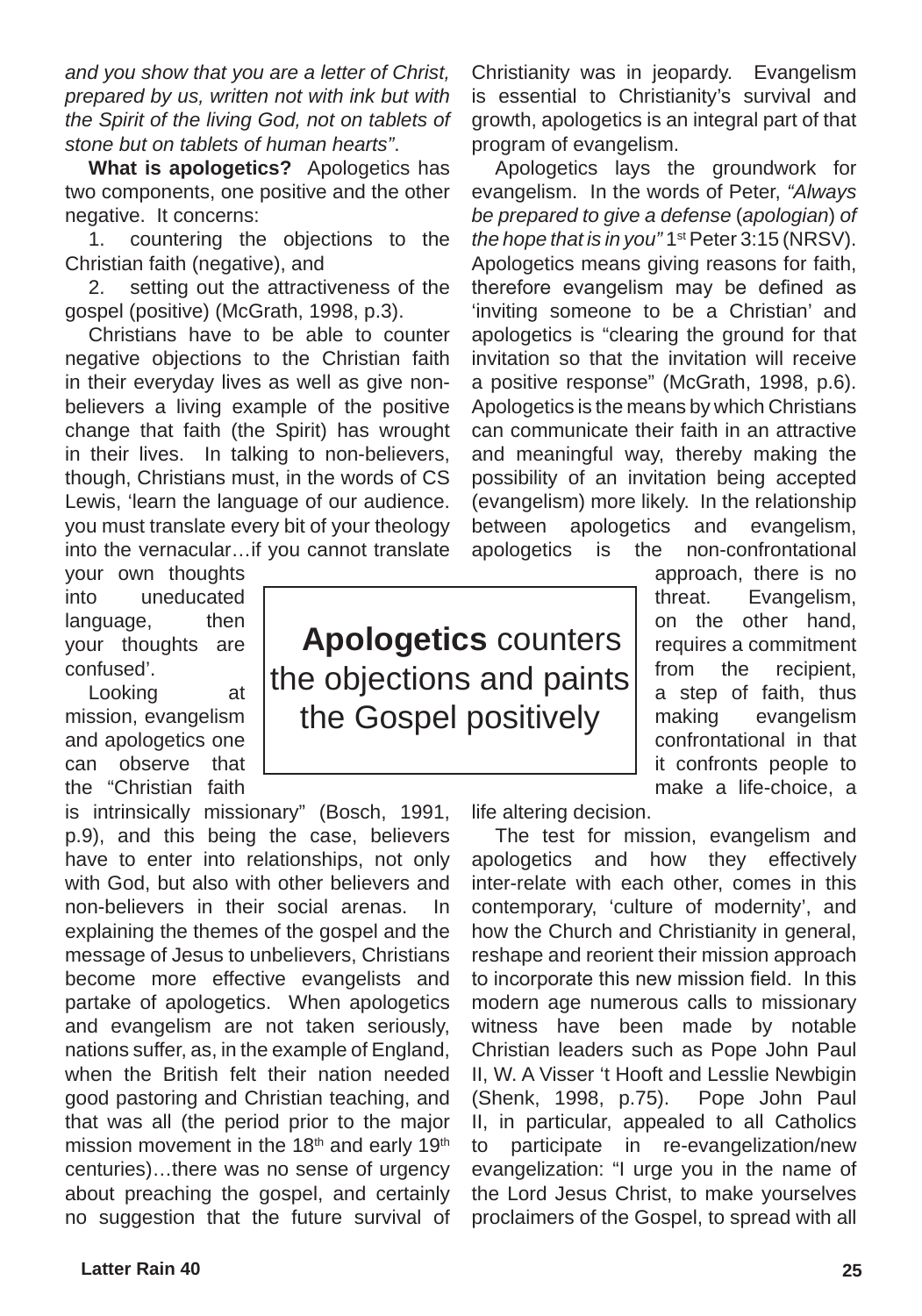your might the saving Word"'. The Second Vatican Council forged a new position on mission for Roman Catholics emphasizing the 'missionary responsibility of the whole people of God'. Western society, in the opinion of many religious leaders, needs to be re-evangelized.

"Jesus 'was the outsider who became the insider without surrendering his outsider status" (Shenk, 1998, p.74). Mission and evangelism have a natural relationship with each other, and the natural progression of the establishment of any Christian community within a hostile society would be the birth of apologetics within this community as a way of explaining why they have adopted the lifestyle that they have. Imagine the opportunities for apologetics in the early Christian era while these early Christians were tending to the poor or the sick, the questions those that they helped would ask them, foremost of which would be 'Why are you doing this?'

Throughout the Bible we read of testimonies and witnesses to God's mission work with the Creation (the Old Testament) and Jesus Christ's mission work with His life here on earth (the New Testament), with both Old and New Testaments laying the emphasis on mission (the spread of the knowledge of God and his son Jesus Christ), evangelism (the preaching of this knowledge to those that know not of it) and apologetics (the explanation and defence for believing in a particular way). $\square$ 

#### **Bibliography**:

Bosch, DJ 'Introduction. Mission: The contemporary crisis', in Transforming mission, Orbis, New York, 1991, pp. 1-11.

Bosch, D 'Mission as mission dei', in Transforming mission: Paradigm shifts in theology of mission, Orbis, New York, 1991, pp. 389-393.

Hunsberger, GR 'Is there biblical warrant for evangelism/', Interpretation, vol. 48, no. 2, 2004, pp. 131-144.

McGrath, AE 'Evangelical apologetics', Bibliotheca Sacra, vol. 155, 1998, pp. 3-10.

Mead, LB 'Paradigms lost', in The once and future church: Reinventing the congregation for a new mission frontier, Abingdon, 1991, pp. 8-29.

Shenk, W 'The culture of modernity as a missionary challenge', in The church between gospel and culture: The emerging mission in North America, GR Hunsberger & C Van Gelder (Eds), Eerdmans, Grand Rapids, 1996, pp. 69-78.

Warren, R 'Identifying enriching trends in evangelism', in Signs of life: How goes the decade of evangelism?, Church House Publishing, 1996, pp. 64-77.

*"Having made known unto us the mystery of his will, according to his good pleasure which he hath purposed in himself: that in the dispensation of the fulness of times he might gather together in one all things in Christ, both which are in heaven, and which are on earth; even in him: in whom also we have obtained an inheritance, being predestinated according to the purpose of him who worketh all things after the counsel of his own will: that we should be to the praise of his glory, who first trusted in Christ...And hath put all things under his feet, and gave him to be the head over all things to the church, which is his body, the fulness of him that filleth all in all"* Ephesians 1:9-12,22,23.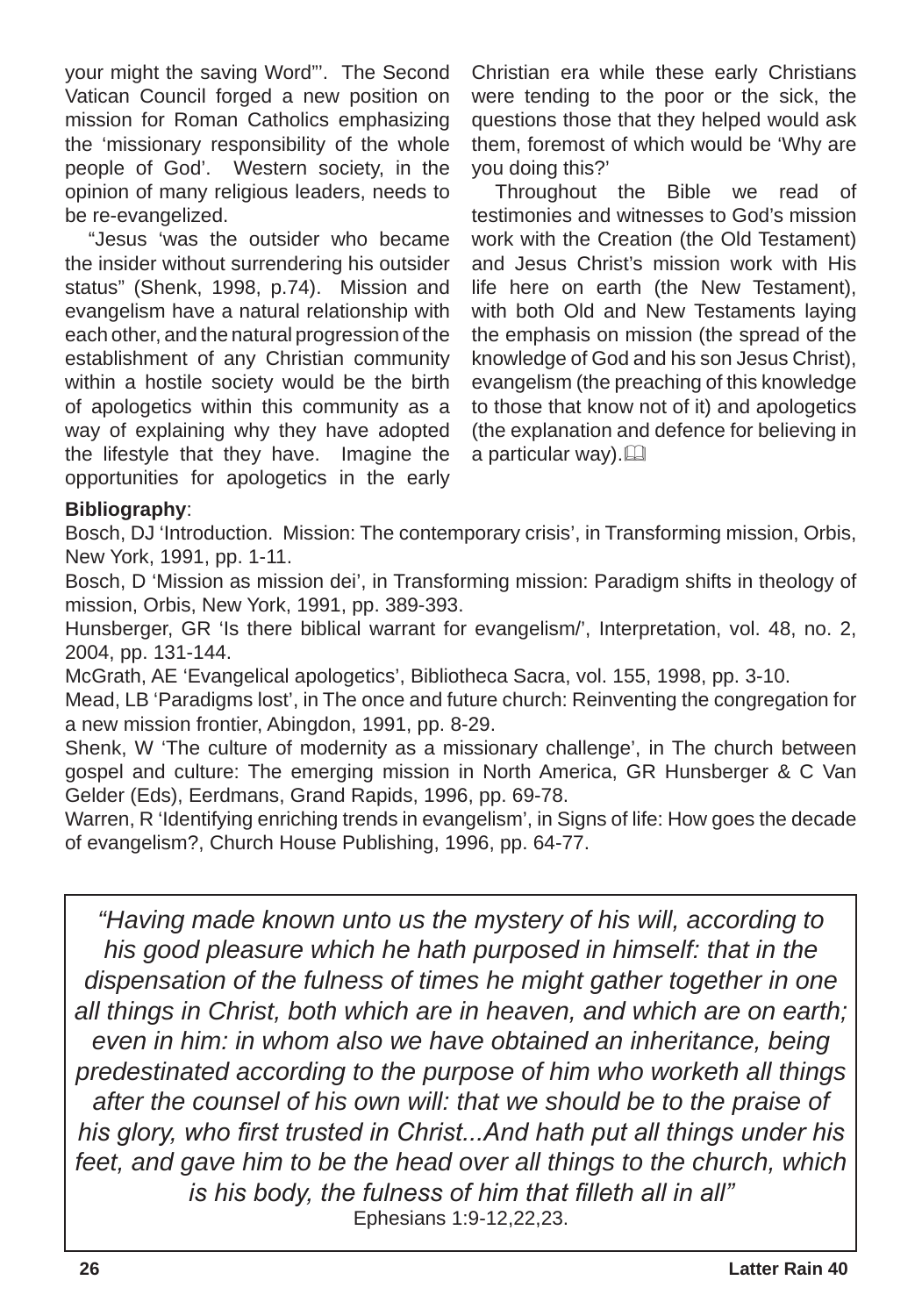# Statement of Belief

**The Christian Israelite Church beliefs can be fully supported by the Scriptures.** 

### **Here is an outline: We believe...**

- In God Almighty creator of all things (Genesis 1:1). •
- In the existence of Satan, the Devil, in whom God allowed iniquity to be placed (James 2:19; Ezekiel 28:14,15). •
- That God created a spirit-existence in which the devil manifested evil and caused some of the spirits to rebel against God (Isaiah 14:12-14; Jude 6). •
- That God created our physical world, to which each person comes with a body and a soul made alive by a spirit from the spiritual creation (Luke 9:55; Genesis 2:7). •
- That God gave His people instructions on the way they should live, which instructions were "for their good always" (Deuteronomy 6:24). •
- That all have sinned and come "short of the glory of God" (Romans 3:23; 2nd Corinthians 5:19). •
- That God has reconciled the (whole) world to Himself through the sacrifice of Jesus (John 3:16,17). •
- That through belief in the sacrifice of Jesus believers are counted as righteous before God, and can be assured of the resurrection of their souls (a Spiritual body) at Jesus' return (1st Timothy 4:10; 1st Corinthians 15:44). •
- That there will be a small number who will fully prove their faith by a work of true obedience to God's instructions and will thereby receive the prize of the highest calling of God, the redemption of spirit and soul and body - this living mortal Body made Immortal without seeing death (1st Thessalonians 5:23; Revelation 14:1-5; Hebrews 11:39,40). •
- That Jesus Christ will return to this earth again, subdue the power of Satan and reign forever and ever (Revelation 19, 20). •
- That the return of Jesus Christ is near and we are living in the period described in Scripture as the latter days (Matthew 24; Mark 13 and Luke 21). •
- That there are promises in the Scriptures especially to Israel God's chosen people (1st Peter 2:9). •
- That although Israel of old did not accept the challenge of spiritually being God's peculiar people, a remnant of their descendants will come forward in the latter days to fulfill the obligations and receive the promises (Revelation 7:1-8). •
- That the Mission of the Christian Israelite Church is to awaken the lost ten tribes of Israel to this special inheritance to be the physical Immortal "Bride of the Lamb" and to be the vehicle for the task of bringing them all together at God's appointed time (Matthew 10:5,6; Revelation 19). •

**We believe that God is the absolute Judge and Arbiter and that we as His servants have an obligation to respond to what He puts in each heart, and that whilst we seek to proclaim and discuss our beliefs, we have no right to contend with other people about them.**